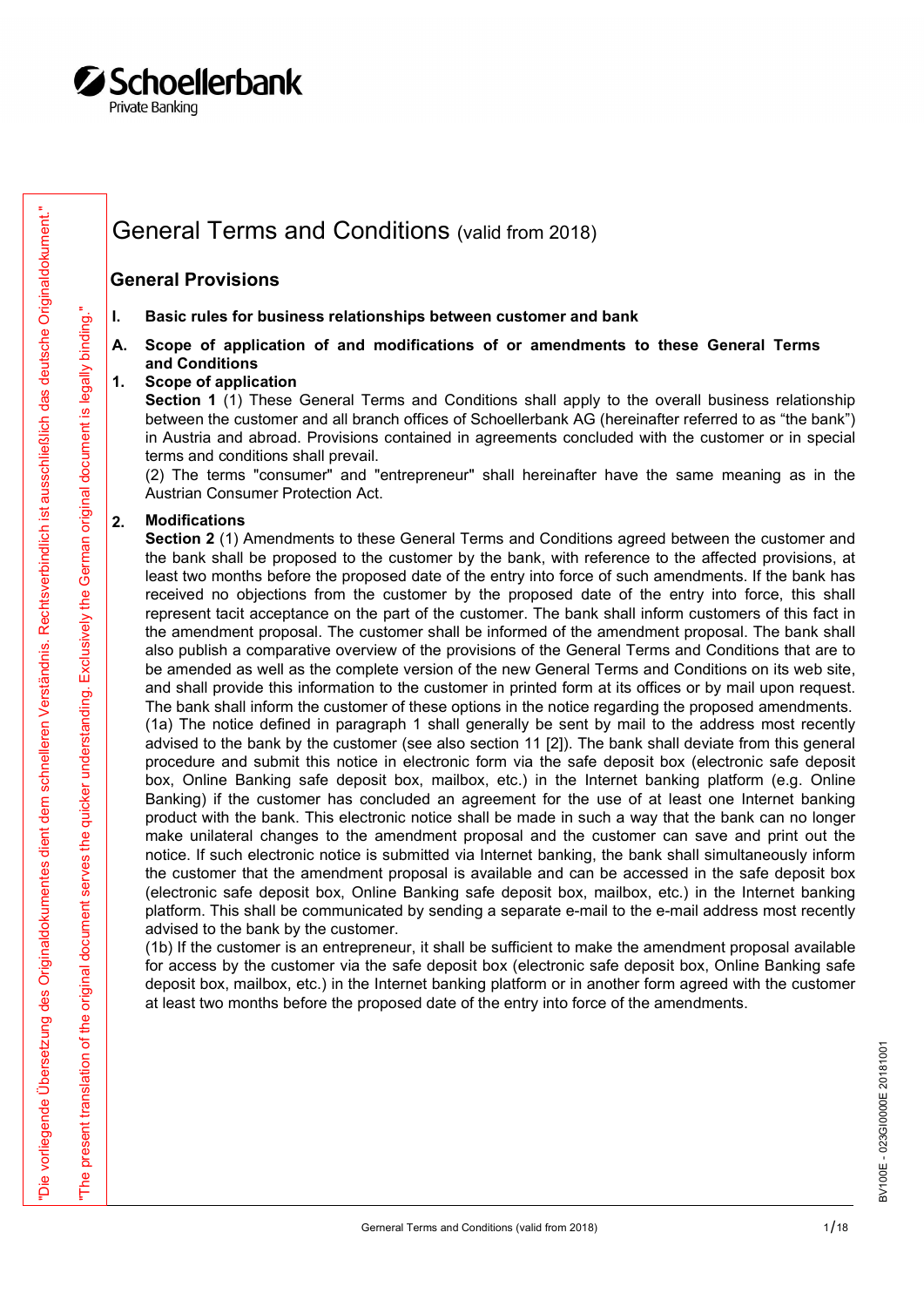(2) In the event that such amendments to the General Terms and Conditions are planned, customers who are consumers shall be entitled to terminate their framework agreements for payment transaction services, particularly the current account agreement, with no period of notice and at no cost before the amendments take effect. The bank shall state this in the amendment proposal.

(3) Paragraphs (1) through (2) shall also apply to amendments to framework agreements for payment transaction services in which the application of these Terms and Conditions has been agreed between the customer and the bank.

(4) Paragraphs (1) through (2) above shall not apply to changes to payments by the bank (including credit interest) or fees payable by the customer (including debit interest). Items 43 to 45 shall apply to changes to fees and payments, provided that such changes are not individually agreed with the customer. (2) In the event that such amendments to the General Terms and Condinum of the consumers shall be entitled to terminate their framewort transcation services, paticularly the current account agreement, with no before the a (2) In the event that such amendments to the General Terms and Cond<br>
who are consumers shall be entitled to terminate their frameworth<br>
transaction services, particularly the current account agreement, with no<br>
before the

Section 3 (1) Orders must be placed in writing.

(2) However, the bank shall also be entitled to execute orders submitted to it by means of telecommunication (in particular by telephone, telegraph, telex, fax, or remote data transmission). Subject to the fulfilment of the other applicable requirements, the bank shall only be obligated to execute such orders if the customer has agreed this with the bank.

Facebook and wholes the spheres the collection of the facebook is a sphere and Container and Container and Container and Container and Container and Container and Container and Container and Container and Container and Co The customer consents to having all telephone calls and electronic communication between him/her and the bank recorded. This also includes the recording of telephone calls and electronic communication via devices that have been provided to an employee or freelancer by the bank or that the bank has authorised or approved for use by such persons. Therefore, the customer shall not engage in communications pertaining to the activities of the bank by telephone or e- mail via devices of the bank's employees or freelancers when he/she is aware that the employee or freelancer is using a device that does not allow the bank to record or copy telephone calls or e-mails. (2) However, the bank shall also be entitied to execute orders stelecommunication (in particular by telephone, telegraph, telex, fax, oley dephone. Nellephone is Subject to the fulfilment of the other applicable requireme

The customer acknowledges that not only the immediate party to a telephone conversation is privy to any business declarations and agreements made by telephone, but that knowledge of such declarations and agreements may be gained by all persons who are responsible within the bank or otherwise for observing the legal requirements, assessing the factual and legal situation, exercising any claims, and making decisions about such claims. He/she also acknowledges that the bank shall be unable to provide him/her with financial services if this consent is revoked.

(3) The bank shall be entitled not to accept customer orders at meetings that are not held at its normal business premises. Orders that were the subject of such meetings and were not accepted by the bank may be submitted to the bank by the customer at the earliest on the business day following the meeting.

Section 4 Particularly in the case of orders placed by means of telecommunication, the bank shall be entitled to require an order confirmation prior to the execution of such orders for security reasons, either via the same communication method or via a different one depending on the circumstances of the given case.

### Statements of the bank

Section 5 (1) Notices and declarations made by the bank by means of telecommunication shall be subject to written confirmation, unless otherwise agreed in writing or unless other banking practices exist in this respect. This does not apply to consumers.

(2) Declarations and information that the bank must provide or make available to the customer shall generally be delivered to the customer on paper (in particular, by means of an account statement), unless electronic access or delivery has been agreed with the customer.

(3) The bank shall make the fee schedule that must be prepared pursuant to Section 8 Austrian Consumer Payment Account Act (Verbraucherzahlungskontogesetz; VZKG) available to customers who are consumers on an annual basis and upon termination of the framework agreement at every<br>branch in printed form and – if the customer has concluded an agreement for the use of Internet<br>banking – in electronic form in branch in printed form and – if the customer has concluded an agreement for the use of Internet banking – in electronic form in the Internet banking platform. (Section 5 [3] shall apply from 31 October 2018.)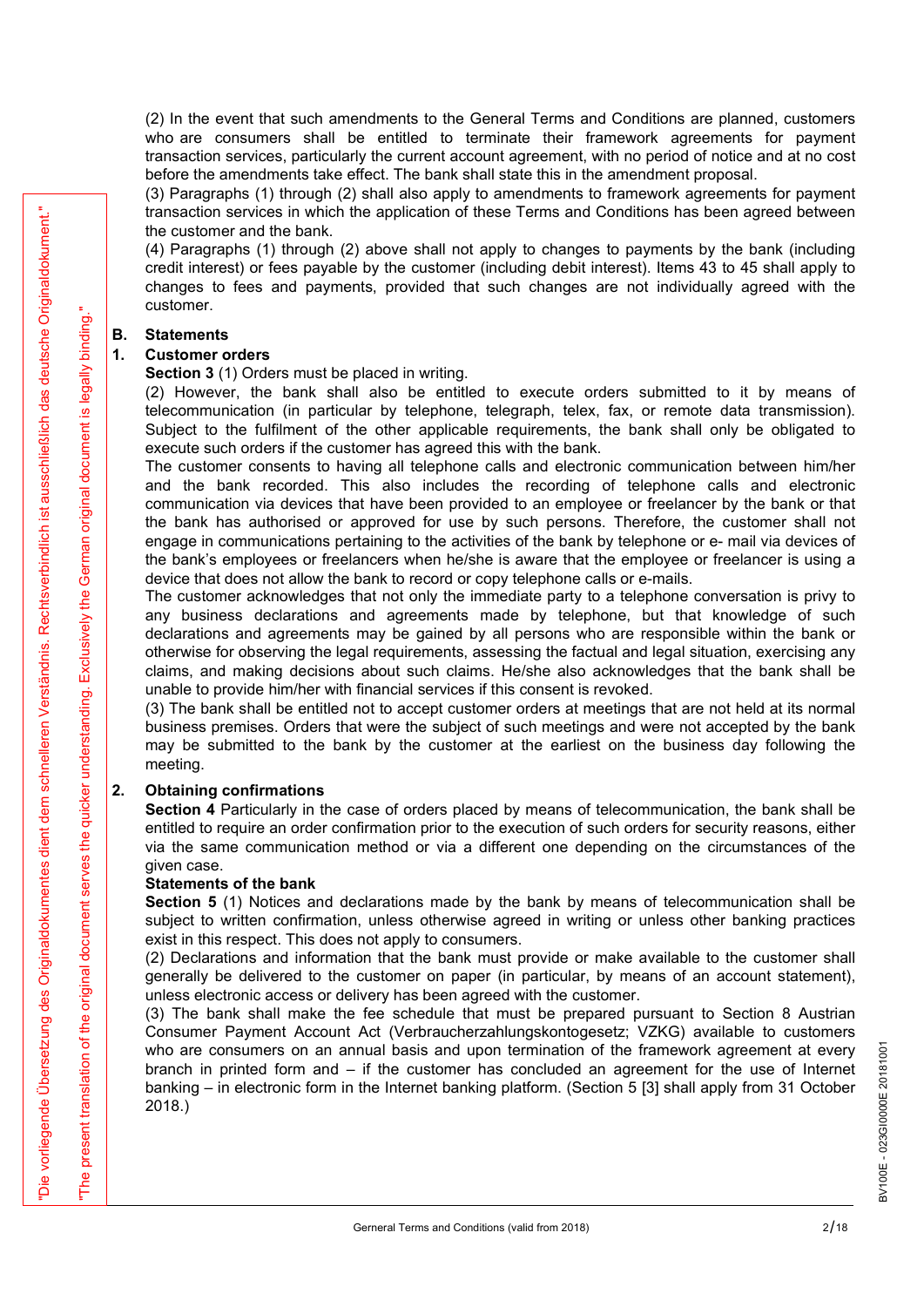**C.** Right of disposal upon the death of a customer<br>Section  $6$  (1) As soon as it receives notice of the death of a cust<br>dispositions on the basis of a specific decision rendered by the probate co<br>the heirs' entitlement t Section 6 (1) As soon as it receives notice of the death of a customer the bank shall permit dispositions on the basis of a specific decision rendered by the probate court or a court order specifying the heirs' entitlement to the inheritance. In case of joint accounts/joint securities accounts dispositions made by an account holder holding individual authority to dispose of the account shall not be affected by this provision. **C.** Right of disposal upon the death of a customer<br>
Section 6 (1) As soon as it receives notice of the death of a customer<br>
dispositions on the banks of a specific decision rendered by the probate count<br>
the heirs' entit

(2) No authority to sign on an account granted by an entrepreneur for a business account shall terminate upon the death of a customer. In case of any doubt the accounts of an entrepreneur shall be considered business accounts.

**Example 12**<br> **Example 12**<br> **Example 2008 Control on an absolute manual by an environment on a bottom space of the control on the space of the control of the bottom space of the control of the bottom space of the control C.** Right of disposal upon the death of a customer<br> **Section 6** (1) As soon as it receives notice of the death of a cust<br>
dispositions on the basis of a specific decision rendered by the probate co<br>
the heirs' entitlemen Section 7 (1) Apart from the statutory duties to provide information, the bank shall have no other duties to provide information in addition to those stated in its terms and conditions unless separately agreed. For this reason the bank shall not be obliged – unless there is a legal or contractual obligation – to inform the customer of imminent price or exchange losses, of the value or worthlessness of objects entrusted to the bank, or of any facts or circumstances likely to affect or jeopardise the value of such objects. Nor shall the bank be obliged to provide other advice or information to the customer. **C.** Right of disposal upon the death of a customer<br>
Section 6 (1) As soon as it receives notice of the death of a cust<br>
dispositions on the basis of a specific decision rendered by the probate co<br>
dispositions on the bas **Obligations and liability of the bank**<br> **Chromation and liability of the bank** the statutory duties to provide information, the bank shall have no other duties<br> **Section 7** (1) Apart from the statutory duties to provide i Section 7 (1) Apart from the statutory duites to provide information, the bank shall have no other duites<br>for provide inform the bank shall not be obliged – unless there is a legal or contractual obligation – to<br>For this r

(2) The provisions of Section 3 of the 2018 Payment Services Act (Zahlungsdienstegesetz 2018; ZaDiG) covering the transparency of contract terms and conditions and the information obligations for payment transaction services shall not apply to entrepreneurs or legal entities.

Section 8 (1) The bank shall execute an order which, due to its nature, requires the assistance of a third party, by calling in a third party in its own name. If the bank selects the third party it shall be liable for diligent selection.

(2) The bank shall be obliged to assign claims vis-à-vis the third party, if any, to the customer upon his/ her request.

Section 9 (1) Beyond the provisions defined in Section 8, the bank shall be liable vis-à-vis natural persons (but not vis-à-vis entrepreneurs or legal entities) in respect of payment transaction services within the European Economic Area (EEA)

- transaction until receipt by the payment services provider of the payee
- order to the payment services provider of the payer, and in both cases for all fees and interest for which the bank is responsible that are charged to the customer in connection with the failure to execute the payment transaction or the incorrect execution of the payment transaction. 2. Executing orders<br>
Section 8 (1) The bank shall execute an order which, due to its nature, requires the<br>
third party, by calling in a third party in its own name. If the bank selects the third part<br>
for diligent selecti Section 8 (1) The bank shall execute an order which, due to its nature, thind party, by calling in a third party in its own name. If the bank selects that it party for diligent selection. (2) The bank shall be obliged to a

(2) In deviation from Section 80 [2] 5 ZaDiG, in cases in which a payment transaction was executed with a slight delay by the bank when acting as the payment services provider of the payee, the bank shall only book the amount to the payment account of an entrepreneur or a legal entity with the correct value date if the bank is at fault for the delayed execution of the payment transaction.

Section 10 In his/her dealings with the bank the customer shall, in particular, observe the obligations to co-operate stated below. Any violation thereof shall lead to an obligation to pay damages on the part of the customer or to a reduction in his/her claims for damages vis-à-vis the bank.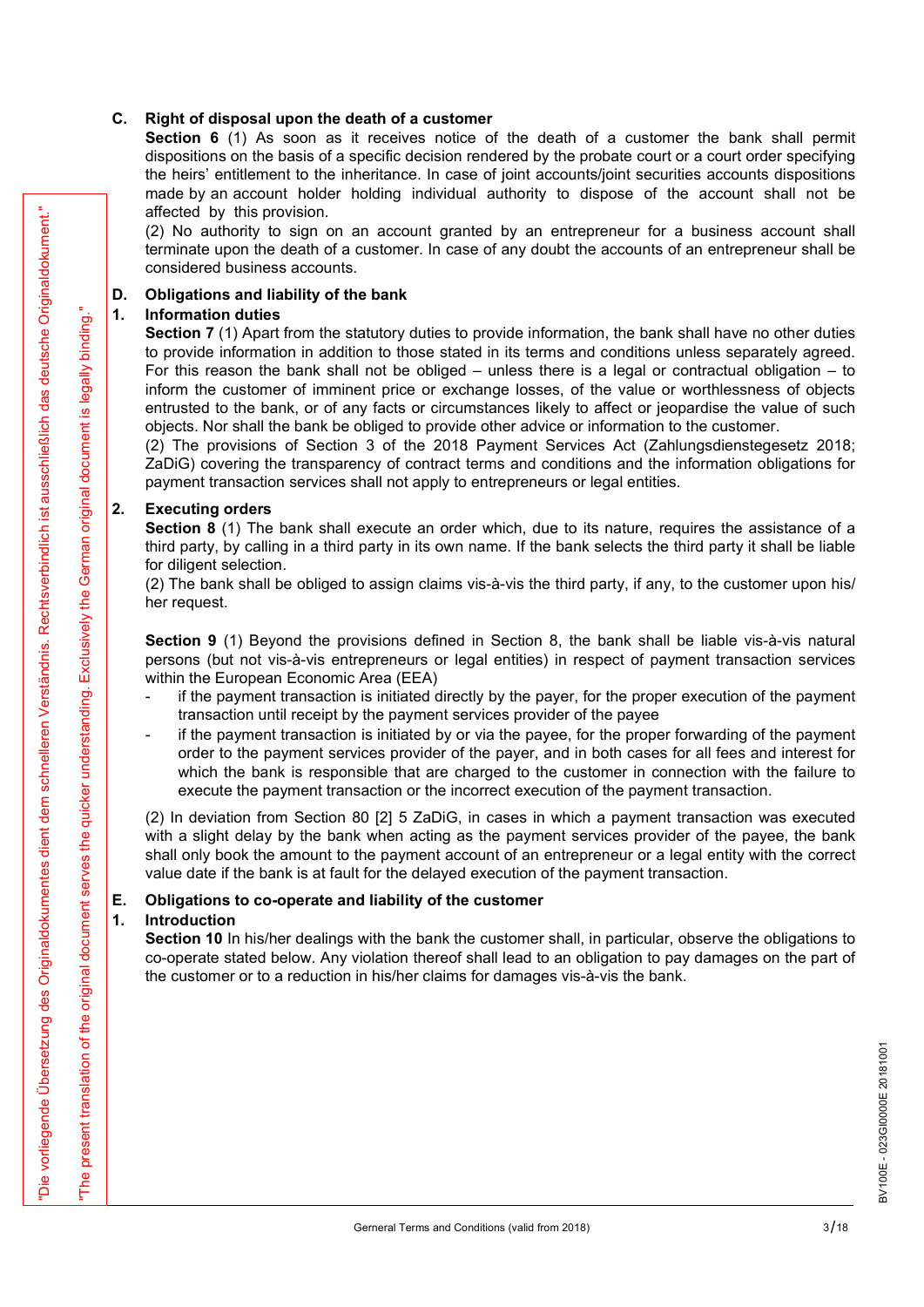2. **Notification of important changes**<br>
a) Name or address<br> **Section 11** (1) The customer shall immediately notify the bank of any<br>
company name, address or the service address advised by him/her, e-mail a<br>
mobile phone nu 2. **Notification of important changes**<br>a) Name or address<br>**Section 11** (1) The customer shall immediately notify the bank of an<br>company name, address or the service address advised by him/her, e-ma<br>mobile phone number.<br>(2) Section 11 (1) The customer shall immediately notify the bank of any changes in his/her name. company name, address or the service address advised by him/her, e-mail address, and telephone and mobile phone number.

(2) If the customer fails to notify changes in the address, written communications of the bank shall be deemed received if they were sent to the address most recently advised to the bank by the customer.

(3) Electronic communications of the bank (e.g. communications by e-mail or text message) to the email address or mobile phone number most recently advised to the bank by the customer shall be deemed received by the customer for whom they are intended if the customer can access them under normal circumstances (Section 12 E-Commerce Act [E-Commerce-Gesetz]). 2. **Notification of important changes**<br>
a) Name or address<br>
Section 11 (1) The customer shall immediately notify the bank of an<br>
company name, address or the service address advised by him/her, e-ma<br>
mobile phone number.<br>

Section 12 (1) The customer shall immediately notify the bank in writing of any cancellation or of changes of any power of representation advised to it, including an authority to operate and sign on an account (Sections 31 and 32), and shall provide appropriate documentary evidence in this regard.

(2) Any power of representation advised to the bank shall continue to be effective until written notification of cancellation of the same or of a change in its current scope, unless the bank had knowledge of such cancellation or change or was not aware thereof due to gross negligence. The same shall, in particular, also apply if the cancellation or change in the power of representation is registered in a public register and was duly published. **2.** Notification of important changes<br>
a) Name or address<br> **Section 11** (1) The customer shall immediately notify the bank of any changes in<br> **Section 11** (1) The customer shall immediately notify the bank of any changes

Section 13 The bank shall immediately be notified in writing of any loss of or reduction in the customer's capacity to enter into legal transactions. If the customer is a company or legal entity, a dissolution of the same shall be immediately notified to the bank.

### d) Business relationship for one's own account or for the account of another party.

Section 13a Whenever establishing a business relationship and when conducting a one-time transaction, the customer shall inform the bank whether he/she wants to carry out the business relationship and/or the transaction for his/her own account or for the account of/on behalf of another party. The customer shall inform the bank of any changes in these circumstances during the course of an existing business relationship immediately and of his/her own accord. deemed received by the customer for whom they are intended in the cust<br>commula circumstances (Section 12 E-Commerce Act [E-Commerce-Gesetz<br>b) Power of representation<br>Section 12 (1) The customer shall immediately notify the

2. (a) The matter as the normal pharmachine and the same stationary within extremellations of the basic stationary and the same of the same of the same of the same of the same of the same of the same of the same of the sa Section 14 (1) The customer shall ensure that his/her orders/instructions to the bank are clear and unambiguous. Modifications, confirmations or reminders shall expressly be marked as such. (2) If the customer wishes to give special instructions to the bank regarding the carrying out of orders s/ he shall inform the bank thereof separately and explicitly, and in case of orders given by means of forms, the instructions shall be given separately, i.e. not on the form. This shall, above all, apply if the carrying out of the order is extremely urgent or subject to certain periods and deadlines. knowledge of such caneellation or change or was not aware thereof due to gross negligence. The same<br>shall, in particular, also apply if the cancellation or change in the power of representation is registered<br>in a public re

Section 15 (1) When using a payment instrument that may be used to place an order with the bank in accordance with the applicable agreement, the customer shall take all reasonable precautions to protect the personalised security features against unauthorised access. Payment initiation service providers and account information service providers shall not be considered "unauthorised parties" for the purposes of this provision.

(1a) The customer shall immediately notify the bank or the entity specified by the bank of the loss, theft, misuse, or other unauthorised use of the payment instrument as soon as he/she becomes aware of it.

(1b) Entrepreneurs and legal entities shall be liable without limitation for damages incurred by the bank as a result of violations of these due diligence obligations pursuant to paragraph (1) and (1a), regardless of the kind of infraction.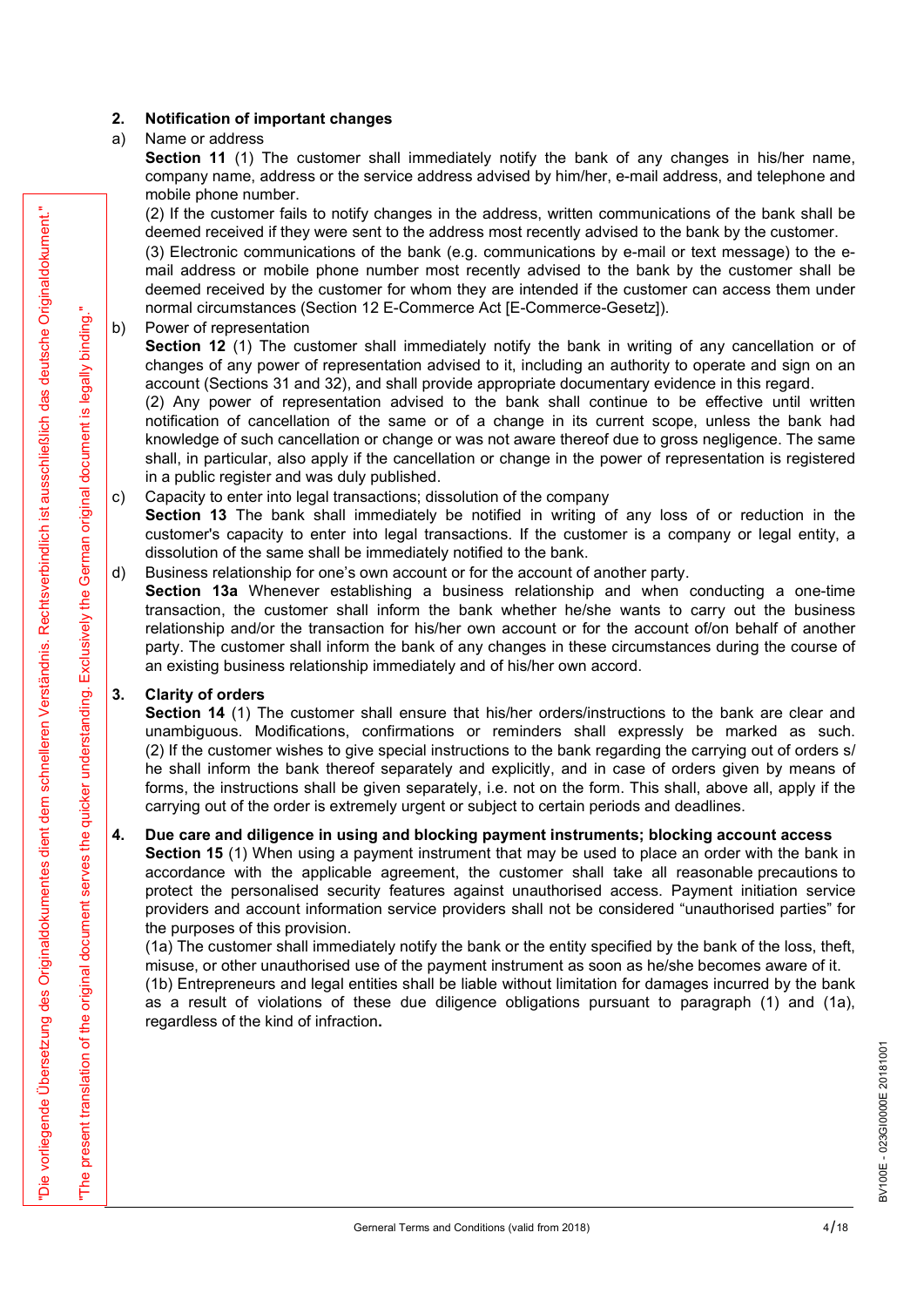- 
- 
- (2) The bank shall be entitled to block payment instruments issued to the customer if<br>
(i) there are objective grounds to do so with regard to the security of the payment instrument, or<br>
(ii) there is reason to believe tha authorisation or fraudulently, or
- (2) The bank shall be entitled to block payment instruments issued to the customer if<br>
(i) there are objective grounds to do so with regard to the security of the payment instrument, or<br>
(ii) there is reason to believe tha (2) The bank shall be entitled to block payment instruments issued to the customer if<br>
(i) there are objective grounds to do so with regard to the security of the payment instrument, or<br>
(ii) there is reason to believe th (2) The bank shall be entitled to block payment instruments issued to the customer if<br>
(i) there are objective grounds to do so with regard to the security of the payment instrument, or<br>
(ii) there is reason to believe th authorisation or fraudulently, orthe customer has not met his/her payment obligations in connection with a credit line (overrun or overdraft) associated with the payment instrument and
	- either there is a risk that the customer may fail to meet these payment obligations because the financial position of the customer or a guarantor deteriorates or is at risk
	- or the customer has become insolvent or is at imminent risk of becoming insolvent.

(3) The bank shall inform the customer of a block of the payment instrument and also the reasons – provided that this is not in violation of a court or other legal order, Austrian or Community law, or objective security concerns – using one of the communication methods agreed with the customer before the block is enacted if possible, or at the latest immediately after the block is enacted.

(4) The bank shall be entitled to deny access to a payment account of the customer by a payment initiation service provider or an account information service provider if this is justified by objective and duly verified reasons in connection with unauthorised or fraudulent access to the payment account on the part of the payment initiation service provider or the account information service provider, including the unauthorised or fraudulent initiation of a payment transaction. The is reason to believe that the payment instrument<br>
(iii) there is reason to believe that the payment instrument<br>
conncetion with a receil time (overun or overdraft) associated with the<br>
ceilet there is a risk that the c

(5) The bank shall inform the customer if access to a payment account of the customer by a payment initiation service provider or an account information service provider is blocked and also the reasons – provided that this is not in violation of a court or other legal order, Austrian or Community law, or objective security concerns – using a communication method agreed with the customer before the block is enacted if possible, or at the latest immediately after the block is enacted.

For the control of the solution of the content to control of the red in the spinor control of the solution of the solution of the solution of the solution of the solution of the control of the control of the control of th Section 16 (1) The customer shall review declarations made by the bank that do not pertain to payment transaction services (e.g. confirmations of orders placed for financial instruments, notifications regarding their execution, and confirmations of completion; account statements, closing statements, and other accounting documents for lending and foreign currency transactions; securities account statements and lists of securities holdings) for completeness and correctness and shall raise any objections immediately, but within two months at the most. If the bank receives no written objections to an account statement that does not pertain to a payment account within two months, this shall be considered tacit acceptance of the statement. The customer may also request a correction of the account statement after the expiration of the deadline, but in this case must prove that his/her account was incorrectly debited or a credit to which he/she is entitled was not entered. The bank shall inform the customer of the consequences of failing to raise objections in due time at the beginning of each such period.

(2) In the event that an unauthorised or incorrect payment is debited from the customer's current account, the customer can initiate a correction by the bank in any case if the bank is informed of the unauthorised or incorrect payment as soon as the customer gains knowledge of the fact, in any case by no later than 13 months after the date of the debit entry. If the customer is an entrepreneur, this period shall end three months after the date of the debit. The time limits shall not apply if the bank failed to provide the information on the relevant payment stipulated in item 39 (9) of these Terms and Conditions. This provision shall not preclude other rights of the customer for correction.

(3) The bank shall reimburse the customer for the amount of an unauthorised payment transaction immediately, but in any case at the latest by the end of the next business day after it becomes aware of or is notified of the payment transaction. The reimbursement shall be effected by restoring the debited account to the balance that would have existed without the unauthorised payment transaction. The the debit at the latest.

amount shall be booked to the payer's payment account with a value date corresponding to the date of<br>the debit at the latest.<br>If the bank has notified the Financial Market Authority in writing of reasonable grounds for sus If the bank has notified the Financial Market Authority in writing of reasonable grounds for suspicion that the customer engaged in fraudulent conduct, the bank must review and meet its reimbursement obligation immediately if the suspicion of fraud proves to be unwarranted. If the unauthorised payment transaction was initiated via a payment initiation service provider, the reimbursement obligation shall apply to the bank.

Section 17 cancelled.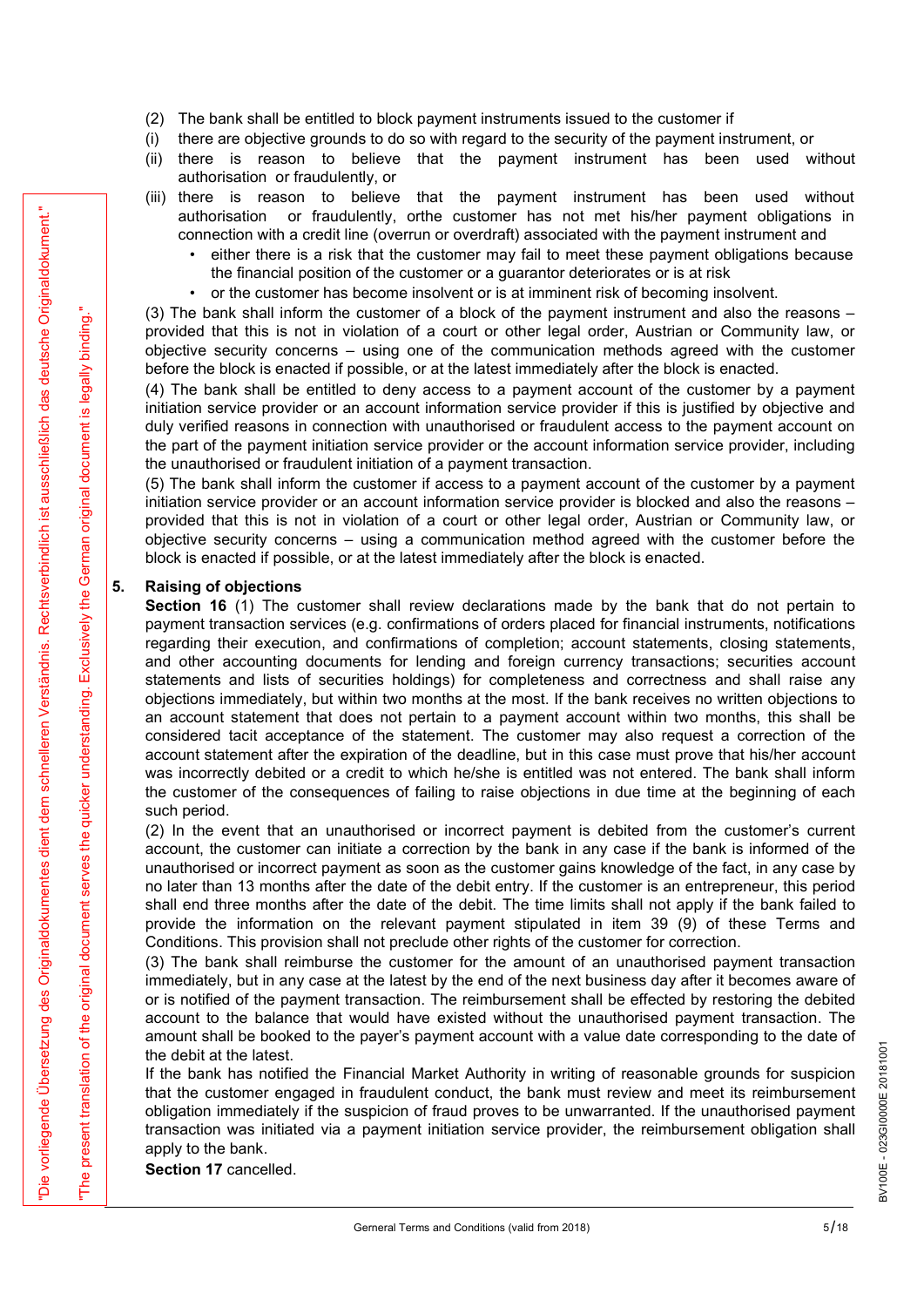### 6. Translations

Section 18 Any foreign-language instruments shall be presented to the bank also in a German translation of a court-appointed and certified interpreter if the bank so requires. **6.** Translations<br> **6.** Translations<br> **6.** Consider the Any foreign-language instruments shall be presented to translation of a court-appointed and certified interpreter if the bank so requ<br> **F.** Place of performance<br> **1.** 

F. Place of performance; choise of law; legal venue

Section 19 The place of performance for both parties shall be the offices of that branch of the bank with which the transaction was concluded.

Section 20 All legal relations between the customer and the bank shall be subject to Austrian law.

**6.** Translations<br> **6.** Translations<br> **6.** Choice of a Any foreign-language instruments shall be presented to<br>
translation of a court-appointed and certified interpreter if the bank so requ<br> **F.** Place of performance; choi **6.** Translations<br> **6.** Comparison 18 Any foreign-language instruments shall be presented to translation of a court-appointed and certified interpreter if the bank so request.<br> **F.** Place of performance choise of law; leg Section 21 (1) Legal actions of an entrepreneur against the bank may only be taken in the court having subject-matter jurisdiction at the place of the bank's registered office. This shall also be the legal venue in case of legal actions of the bank against an entrepreneur, with the bank being entitled to assert its rights in every court having local jurisdiction and jurisdiction over the subject-matter. **6.** Translation of Australian American scheme that the presented to the bank also in translation of a court-appointed and certified interpreter if the bank so requires.<br>
F. Place of performance; choise of law; legal venu

(2) The general legal venue in Austria in case of legal actions taken by a consumer or against a consumer as provided for by law at the time of conclusion of an agreement shall remain the same even if the consumer, after conclusion of the agreement, transfers his/her domicile abroad and Austrian court decisions are enforceable in that country.

G. Termination of the business relationship

Section 22 Unless an agreement has been made for a specific period, the bank and the customer may terminate the entire business relationship or individual parts thereof (including credit agreements and framework contracts for payment services, particularly current account maintenance agreements) at any time subject to a reasonable period of notice. Charges paid in advance shall not be refunded.

From the propose distribution to the particular particle is the office of that that is the contrast of the basis of the contrast of the state of the state of the state of the state of the state of the state of the state o Section 19 The place of performance for both parties shall be the offices of that branch with which the transaction was concluded.<br>
2. Choice of law<br>
Section 20 All legal relations between the customer and the bank shall b Section 23 (1) The customer may terminate a framework contract for payment services, in particular a current account maintenance agreement, free of charge at any time subject to a period of notice of one month. The right to terminate a framework contract for payment services, in particular a current account maintenance agreement, free of charge and without notice if the bank proposes a modification of or amendment to the General Terms and Conditions (Section 2 paragraph 3) shall remain unaffected by this provision. 1. Ordinary termination of business relationships with entrepreneurs<br>Section 22 Unless an agreement has been made for a specific period, the<br>firminate the entire business relationship or individual parts thereof (incl<br>fram

(2) The customer may terminate credit agreements concluded for an indefinite period free of charge at any time subject to a period of notice of one month. The customer may terminate all other agreements concluded with the bank for an indefinite period at any time with a reasonable period of notice.

(3) The bank may terminate framework contracts for payment services, particularly current account maintenance agreements, and credit agreements concluded for an indefinite period, subject to a period of notice of two months. Such termination shall be communicated on paper or on another durable medium as agreed. The bank may terminate all other agreements concluded for an indefinite period at any time, subject to a period of notice of two months.

Section 24 (1) The bank and the customer shall be entitled to terminate the entire business relationship or individual parts thereof with immediate effect at any time for important reasons, even if an agreement has been concluded for a definite period of time.

(2) In particular, important reasons entitling the bank to terminate the relationship shall apply if

- the financial position of the customer or a guarantor deteriorates or is at risk and this poses a danger that obligations to the bank will not be met,
- the customer provides false information about significant aspects of his/her financial position (assets and liabilities) or other material circumstances and the bank would not have concluded the agreement if it had been a (assets and liabilities) or other material circumstances and the bank would not have concluded the agreement if it had been aware of the customer's actual financial position or circumstances, or
- the customer does not or cannot fulfil an obligation to provide or increase collateral and this poses a risk that obligations to the bank will not be met.
- the customer refuses to provide information or documents to the bank that the bank is obligated to obtain as part of its legal auditing and monitoring duties.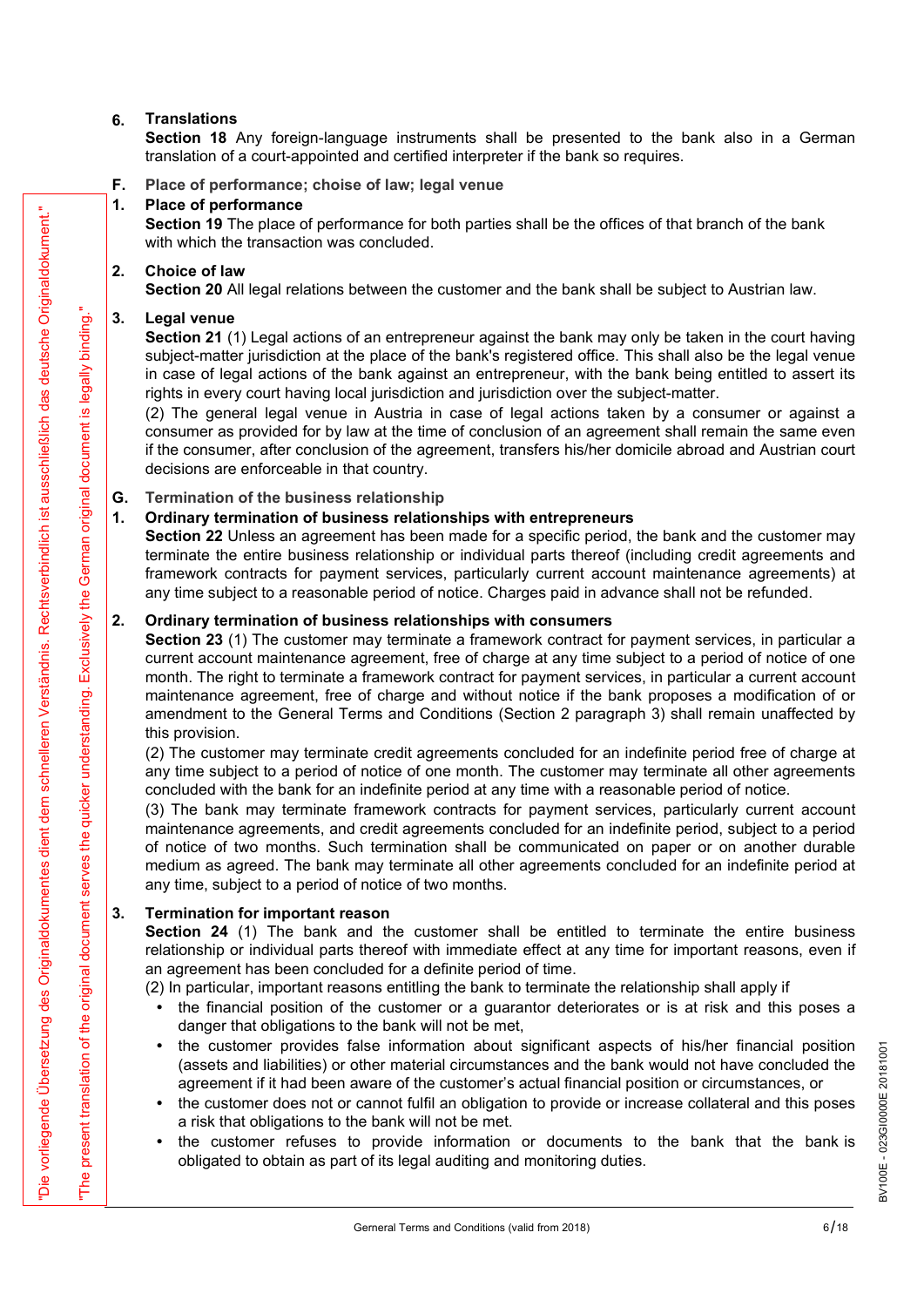4. Legal consequences<br>
Section 25 (1) Upon termination of the entire business relationship<br>
the amounts owed thereunder will immediately become due and payab<br>
shall be obliged to release the bank from all liabilities assum Section 25 (1) Upon termination of the entire business relationship or individual parts thereof the amounts owed thereunder will immediately become due and payable. In addition, the customer shall be obliged to release the bank from all liabilities assumed for him/her.

(2) In addition, the bank shall be entitled to terminate all liabilities assumed for the customer and to settle the same on behalf of the customer as well as to immediately redebit amounts credited subject to collection. Claims arising from securities, in particular bills of exchange or cheques, may be asserted by the bank until potential debit balances, if any, are covered. 4. Legal consequences<br>
Section 25 (1) Upon termination of the entire business relationship<br>
the amounts owed thereunder will immediately become due and payab<br>
shall be obliged to release the bank from all liabilities assu

(3) In the event of the termination of the entire business relationship or individual parts thereof, the bank shall reimburse charges for payment services paid in advance for a specific period to customers who are consumers on a pro-rated basis. settle the same on behalf of the customer as well as to immediately redeb<br>collection. Clains arising from securities, in particular bills of exchange or<br>the bank until potential debit balances, if any, are covered.<br>(3) In

(4) These General Terms and Conditions shall continue to apply even after termination of the business relationship until complete settlement.

Section 26 (1) The bank may deny payment of the credit amount for objectively justified reasons. (2) Objectively justified reasons in the meaning of paragraph one shall be deemed to exist when, following the conclusion of the agreement,

- conditions arise which indicate a deterioration of the borrower's financial situation or a devaluation of the pledged collateral to an extent that would jeopardise the repayment of the loan or the payment of interest even if the collateral were to be liquidated, or (4) These General Terms and Conditions shall continue to apply even after relationship until complete settlement.<br> **H. Right to deny payment** of the credit amount for<br> **Section 26 (1)** The bank may deny payment of the cre **Section 26** (1) The bank may deny payment of the credit amount for (2) Objectively justified reasons in the meaning of paragraph one show following the conclusion of the agreement,  $\cdot$  conditions arise which indicate a
	- The bank has an objectively justified reason to believe that the create amount the bank has an objectively justified reason to believe that the credit amount is being used by the

(3) The bank shall inform consumers of such intentions immediately on paper or on another durable medium, and shall cite the reasons that led to these intentions. The reasons shall not be cited if doing so would jeopardise public safety or order.

Section 27 General information about the financial situation of an enterprise which is customary in banking practice will only be provided in a non-binding manner and, vis-à-vis entrepreneurs, only in writing unless an obligation to provide such information exists.

III. Opening and keeping of accounts and securities accounts

Section 28 Unless otherwise provided the following regulations regarding accounts shall also apply to securities accounts.

Section 29 When opening an account the future account holder shall prove his/her identity. Accounts shall be kept under the name of the account holder or the company name together with an account number.

of the planged onlinedral of an extert that would jequalized the planet that we be liquidated, or<br>the bank has an objectively justified reason to believe that the redit<br>borrower in a way that violates the agreement of the Section 30 Persons who are to be authorised to operate or sign on an account shall deposit their signature with the bank. Based on the signatures deposited the bank shall permit written disposition within the scope of the account relationship.

### D. Authority to operate and sign

For the factorization in the selection is one in the investmential probabilities has the selection of the selection in the selection in the selection of the selection is a selection of the selection in the selection of th meuturi, and strate the reasons that cut to diese intentions. The reason so would jeopardise public safety or order.<br> **II.** Bank information<br>
Section 27 General information about the financial situation of an enter-<br>
banki Section 31 Only the account holder shall be entitled to make dispositions regarding the account. Only persons whose power of representation is provided for by law or persons who hold an express written power of attorney to operate the account shall be entitled to represent the account holder. They shall be obliged to prove their identity and power of representation. In the case of powers of attorney issued<br>as a precaution whose effectiveness (in particular when a person becomes legally incapacitated) has<br>been recorded in as a precaution whose effectiveness (in particular when a person becomes legally incapacitated) has been recorded in the Austrian Central Register of Powers of Representation, a general power of attorney to operate the accounts of the grantor of the power of attorney shall suffice.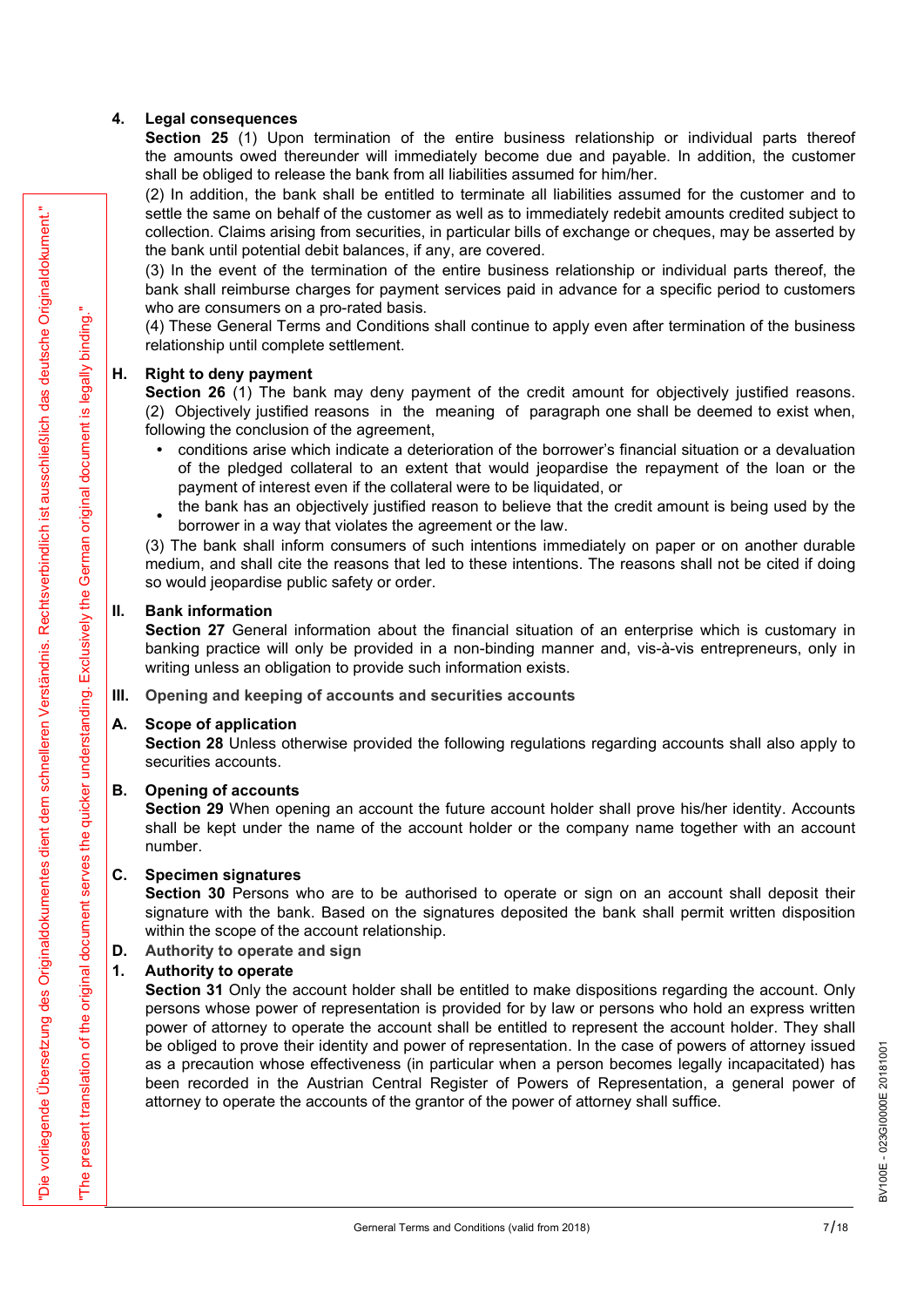2. Authority to sign<br>
Section 32 (1) The account holder may expressly and in writing grant thi<br>
an account. The person who is authorised to sign shall provide the bank<br>
The person authorised to sign shall be entitled only Section 32 (1) The account holder may expressly and in writing grant third parties authority to sign on an account. The person who is authorised to sign shall provide the bank with proof of his/her identity. The person authorised to sign shall be entitled only to make and revoke dispositions within the drawing limit of the account. 2. **Authority to sign**<br>
2. **Authority to sign**<br>
5. **Section 32** (1) The account holder may expressly and in writing grant thi<br>
an account. The person who is authorised to sign shall provide the bank<br>
The person account is 2. **Authority to sign**<br> **Section 32** (1) The account holder may expressly and in writing grant this<br>
an account. The person who is authorised to sign shall provide the bank<br>
The person authorised to sign shall be entitled

(2) The authority to sign on a securities account also includes the power to buy and sell securities within the scope of the coverage available and in accordance with the investment objective of the securities account holder ascertained pursuant to the Austrian Securities Supervision Act.

### E. Special types of accounts

Section 33 An account may also include sub-accounts. Even if they are given sub-account names the account holder shall be exclusively entitled and obligated vis-à-vis the bank in connection with the same.

Section 34 In case of escrow accounts the escrow agent shall be exclusively entitled and obligated visà-vis the bank as account holder.

2. **Authority to sign**<br> **Section 32** (1) The account holder may expressly and in writing grant thi<br>
an account. The person authorised to sign shall be entitled only to make and revoke d<br>
limit of the account.<br>
(2) The aut ection 35 (1) An account may also be opened for several account holders (joint account). Dispositions regarding the account, in particular the closing thereof and the granting of authority to sign, may only be made by all account holders jointly. Every account holder may be represented by an authorised representative in the individual case.

(2) The account holders shall be liable jointly and severally for obligations arising out of the account.

(3) Unless expressly agreed otherwise every joint account holder shall have individual power to make dispositions within the drawing limit of the account. Such authority also includes the power to buy and sell securities within the scope of the coverage available and the joint investment objective of all securities account holders ascertained in accordance with the Austrian Securities Supervision Act. The authority will, however, be terminated by the express objection of another account holder. In such case the joint account holders shall only be authorised to act jointly.

(4) Authorisations to sign may be revoked by each individual joint account holder.

Section 36 Cancelled

### 4. Foreign currency account

Section 37 (1) If the bank maintains a foreign currency account for the customer, transfers in the given foreign currency shall be credited to this account unless a different transfer instruction has been issued. If no foreign currency account exists, the bank shall be entitled to credit foreign currency amounts in the national currency, unless instructions to the contrary are explicitly issued by the customer. The amount shall be converted at the exchange rate prevailing on the date on which the foreign currency amount is available to and can be used by the bank.

2. (3) The multiply to give m a nonsitive radius are mainless than provide the process that the multiple section of the control of the section of the section of the section of the section of the section of the section of (2) The bank's obligation to execute an instruction to the debit of a credit balance in foreign currency or to settle a liability in foreign currency shall be suspended to the extent that and for as long as the bank has no access or only limited access to the foreign currency in which the credit balance or liability is denominated due to political measures or events in the country of the relevant currency. To the extent that and for as long as these measures or events persist, the bank shall also not be obligated to execute such an instruction at a different location outside of the country of the currency, in a different currency (including in euros), or by acquiring cash. In contrast, the bank's obligation to execute an instruction to the debit of a credit balance in foreign currency shall not be suspended if the bank can execute the instruction in full internally. The above provisions shall not affect the right of the customer and the bank to offset mutual claims that are due and denominated in the same currency against one another.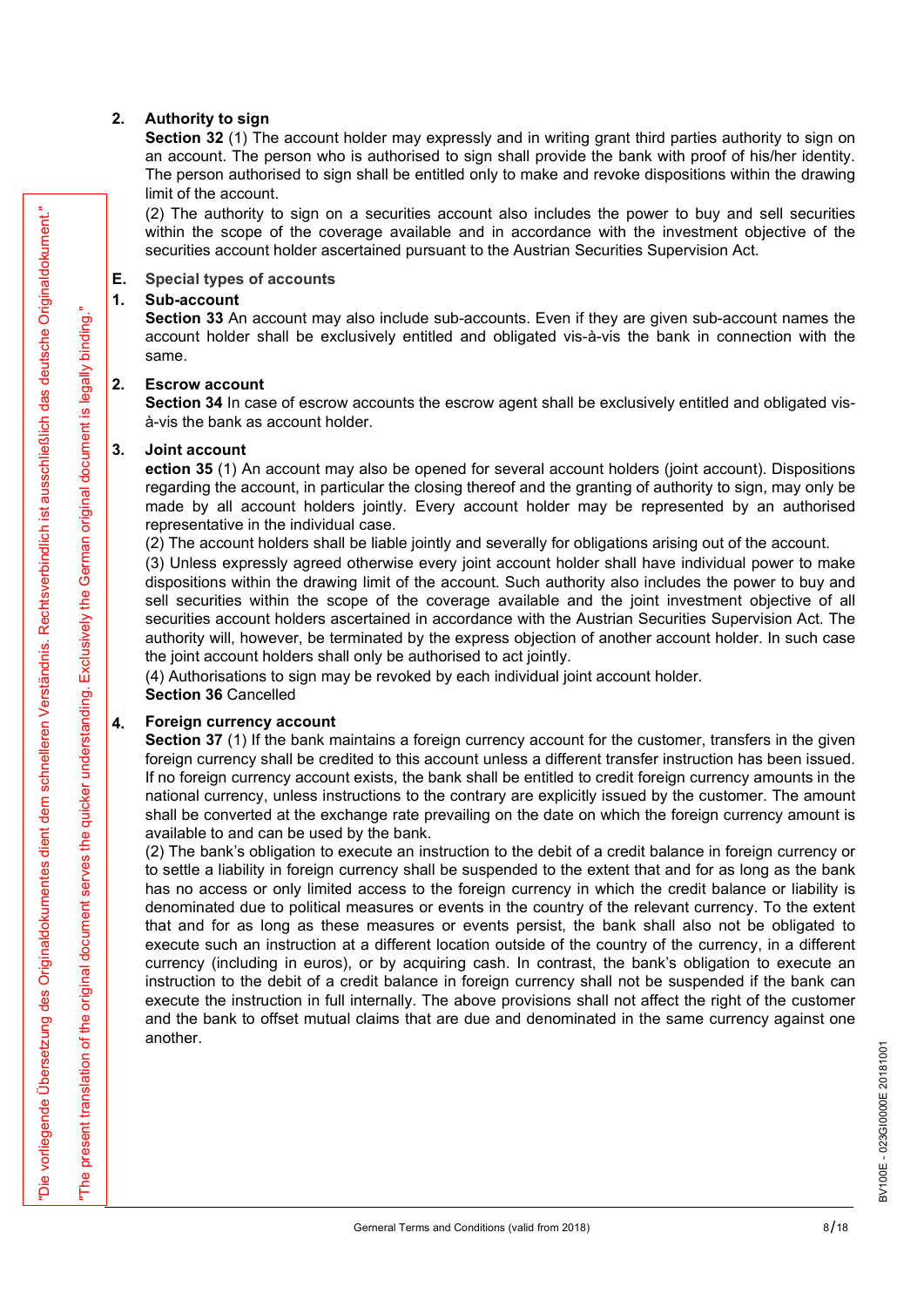F. Balancing of accounts and statements of securities<br>Section 38 (1) Unless otherwise agreed the bank shall balance the acc<br>accrued in and charges due for the respective quarter shall be included in<br>shall subsequently cont Section 38 (1) Unless otherwise agreed the bank shall balance the account once a year. Interest accrued in and charges due for the respective quarter shall be included in the closing balance, which shall subsequently continue to carry interest ("compound interest"). Statements of securities shall be prepared once a year.

(2) The bank shall make the account statement including the closing statement/statement of securities available in printed form for collection by the customer at the branch office managing the account/ securities account or, if the customer has concluded an agreement for the use of Internet banking, the bank shall make these documents available via the Internet banking platform, in which case the customer shall be able to store and reproduce the account statement provided in the Internet banking platform in an unmodified form. F. Balancing of accounts and statements of securities<br>
Section 38 (1) Unless otherwise agreed the bank shall balance the a<br>
accrued in and charges due for the respective quarter shall be included<br>
shall subsequently conti

### IV. Giro transactions

Section 39 (1) For transfer orders to a payee whose account is maintained at a payment services provider within Austria or another member state of the European Economic Area (EEA), the customer shall specify the payee by indicating his/her International Bank Account Number (IBAN). For transfer orders in a currency other than the euro to a payee whose account is maintained at a payment services provider within Austria or another member state of the EEA, the customer shall specify the payee by indicating his/her IBAN (or account number) and the Bank Identifier Code (BIC) of the payee's payment services provider.

(2) For transfer orders to a payee whose account is maintained at a payment services provider outside of the EEA, the customer shall specify the payee's name and shall indicate

- the payee's IBAN and the Bank Identifier Code (BIC) of the payee's payment services provider, or
- the payee's account number and either the name, bank sort code, or BIC of the payee's payment services provider.

(3) The IBAN and BIC or account number and name/bank sort code/BIC of the payee's payment service provider, which must be specified by the customer pursuant to paragraphs (1) and (2), represent the customer identifier of the payee, on the basis of which the transfer order shall be executed. If the customer provides information about the payee beyond the IBAN and BIC, such as the payee's name, such information is not part of the customer identifier and therefore shall only serve for documentation purposes and shall be disregarded by the bank in the execution of the transfer.

(4) The reason for payment stated in the transfer order shall be disregarded by the bank in any case. (5) The acceptance of a transfer order by the bank shall not give rise to any rights of a third party vis-àvis the bank in and of itself.

(6) The bank shall only be obligated to execute a transfer order if sufficient cover for the full amount is available in the account specified by the customer (credit balance, available credit facility).

(7) Transfer orders received by the bank or a payment initiation service provider commissioned by the customer (section 39a) cannot be unilaterally cancelled by the customer. If a later execution date is agreed for a transfer order, the transfer order can be cancelled up until the end of the business day preceding the execution date.

(8) If the bank refuses to execute a transfer order, it shall inform the customer of such refusal as soon as possible, in any case within the time periods specified in item 39a (3), and also provide information about how the transfer order can be corrected so that it can be executed in the future. A reason for such refusal shall only be provided when this is not in violation of Austrian or Community law or a court or other legal order. Transfer orders that are refused by the bank for justified reasons shall not trigger the execution periods defined in item 39a of these Terms and Conditions.

2. This based was the matter measure in the society at notice that the source present measure of the source of the matter measure of the matter measure of the matter measure of the matter measure of the matter measure of (9) Information about executed transfer orders (reference, amount, currency, fees, interest, exchange rate, value date of the debit entry) and other payments debited from an account, especially under the SEPA Direct Debit Scheme, shall be reported to customers who are consumers in the account statement. Customers who are consumers can request that the account statement be provided to them by the bank free of charge once a statement. Customers who are consumers can request that the account statement be provided to them by the bank free of charge once a month in the manner for the provision of information agreed with them in a framework agreement regarding payment transaction services (e.g. via Internet banking) in such a way that it can be stored and reproduced in an unmodified form. In addition, customers who are consumers can request that the account statement be sent to them by regular mail once a month for an appropriate fee.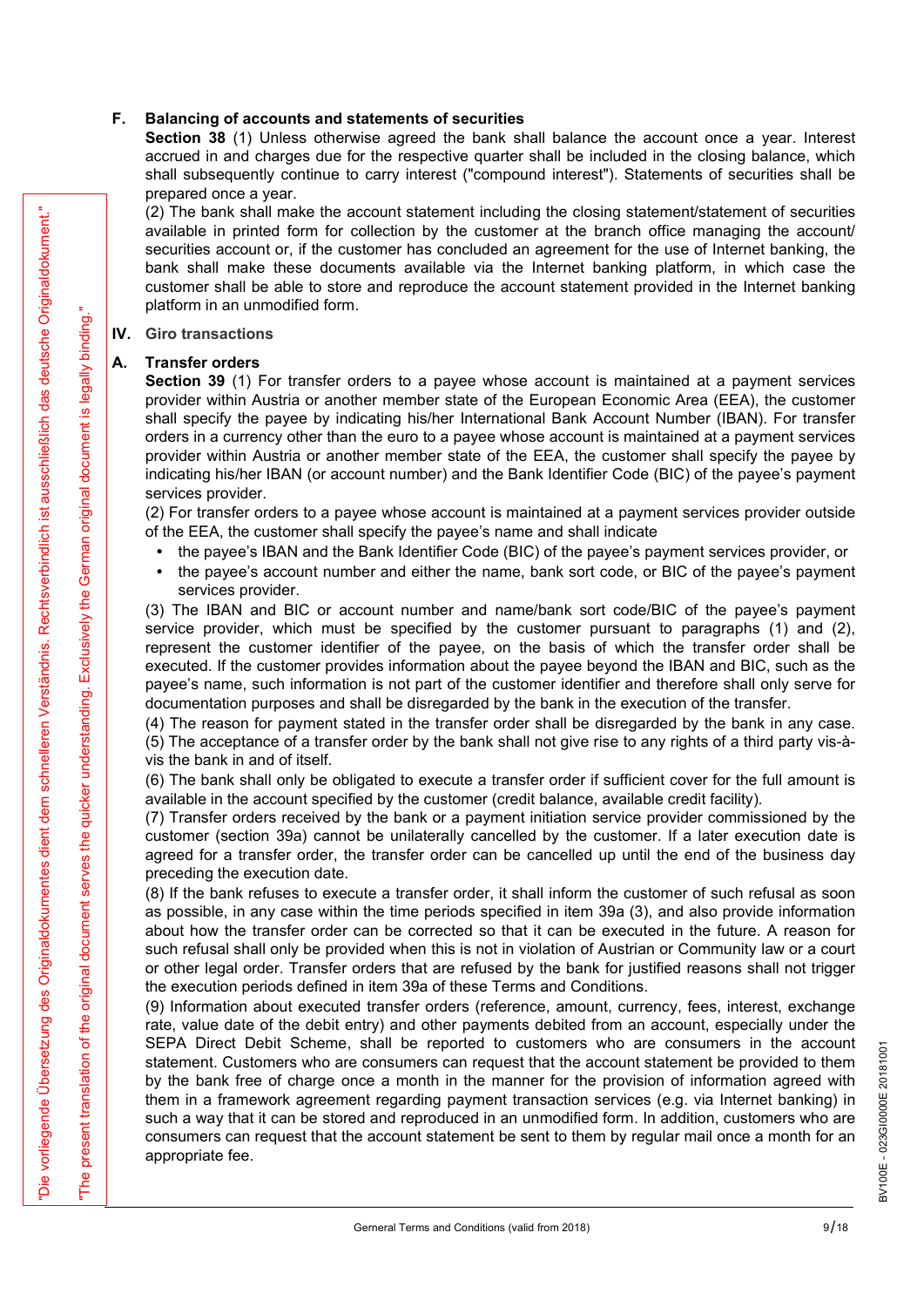### Execution time

Section 39a (1) Payment instructions received by the bank after the time near the end of the business day specified by the bank and to be notified to the customer for the respective type of payment or on a day which is not a business day shall be deemed to have been received on the subsequent business day. In addition, the bank shall publish these times in the "Information about Payment Transaction Services for Consumers at Schoellerbank AG", which shall be provided in electronic form on its web site. A business day is every day on which the bank conducts the activities required for the execution of payment transactions with a specific payment instrument. **Exection 19m** (3) Frayment instructions received by the bank after the time day specified by the bank and to be notified to the customer for the respectived by thich is not a business day shill be deemed to have been rec

(2) If the customer who gives a payment instruction and the bank agree that the execution of a payment instruction should start on a specified date or at the end of a specified period or on the day on which the customer makes the funds available to the bank, the agreed date shall be deemed to be the time of receipt. If the agreed date is not a business day of the bank, the payment instruction shall be deemed to have been received on the subsequent business day.

(3) The bank shall ensure that after the time of receipt, the payment service provider of the payee receives the amount of the payment transaction not later than at the end of the subsequent business day (in the case of payment transactions submitted in paper form, at the end of the second subsequent business day). This paragraph shall only apply to payment transactions in euros as well as payment transactions in which amounts are transferred in euros to an account in an EEA member state that is not part of the euro area and the currency conversion takes place in this country.

(4) For payment transactions within the European Economic Area (EEA) that are not listed in paragraph 3, the execution time specified in paragraph 3 shall be a maximum of four business days.

36 a second to Communite at Shockhots and A control and so provided in each of the matter of the matter of the control and so the control and so the control and so the control and so the control and so the control and so Section 40 (1) In case of a valid existing account maintenance agreement, the bank shall be obliged and irrevocably entitled to accept amounts of money on behalf of the customer and credit the same to his/her account. If the bank has outstanding claims against the customer in connection with the account, the bank shall be entitled even after termination of the current account agreement to accept amounts of money on behalf of the customer and to offset its claims against the customer's claim for the payout of the accepted amount. In such a case, the bank shall explain the offsetting to the customer and shall inform the customer about the remaining balance following offsetting and that he/she can access this money. As soon as the bank no longer has any outstanding claims against the customer in connection with the account and the account balance is EUR 0.00, the bank shall close the account and inform the customer that the account has been closed.

The instruction to provide a customer with an amount of money shall be carried out by the bank by crediting the amount to the account of the payee unless otherwise indicated in the instruction. If the account specified in the order is not denominated in the same currency as the order, the amount shall be credited after being converted to the currency of the account at the exchange rate prevailing on the date on which the amount specified in the order is available to and can be used by the bank.

(2) Information on credit transfers to the customer's account (reference, amount, currency, charges, interest rate, exchange rate, value date of the credit entry) shall be provided to the customer who is a consumer in the statement of account when the transaction takes place. Customers who are consumers can request that the account statement be provided to them by the bank free of charge once a month in the manner for the provision of information agreed with them in a framework agreement regarding payment transaction services (e.g. for collection at the bank's self-service machines or via Internet banking) in such a way that it can be stored and reproduced in an unmodified form. In addition, customers who are consumers can request that the account statement be sent to them by regular mail once a month for an appropriate fee.

(3) The bank shall be entitled to deduct its charges for the credit transfer from the amount to be credited. The bank shall state the amounts of the credit transfer and of deducted charges separately. If a payment transaction to be credited to the customer is initiated by or via the customer as the payee, the bank shall credit the full amount to the customer's account.

the bank shall credit the full amount to the customer's account.<br>
(4) The bank shall be entitled to cancel any credit entries made due to an error on its part at any time.<br>
In other cases the bank will only cancel the cre In other cases the bank will only cancel the credit entry if the ineffectiveness of the transfer instruction is clearly proven to it. The right to cancel shall not be eliminated by a balancing of the account which took place in the meantime. If the right to cancel exists the bank may deny disposal of the amounts credited.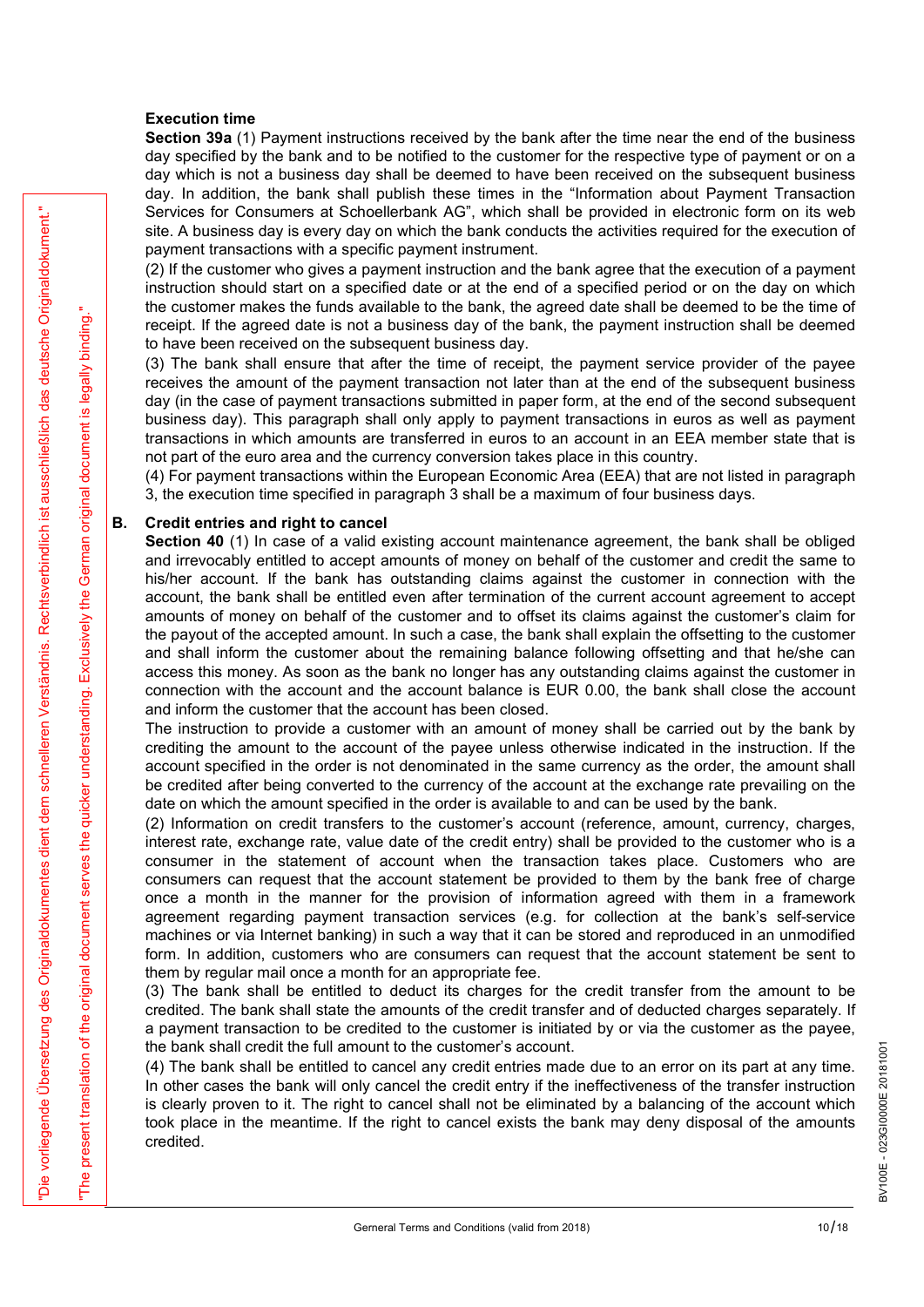C. Credit entry subject to collection<br>Section 41 (1) If the bank credits amounts which it has to collect or<br>particular, within the scope of collecting cheques, bills of exchange and of<br>etc.), or which are to be transferred Section 41 (1) If the bank credits amounts which it has to collect on behalf of the customer (in particular, within the scope of collecting cheques, bills of exchange and other securities, direct debits, etc.), or which are to be transferred to the customer's account, to the customer's account before the amount to be collected or the amount transferred is received by the bank, the credit entry is only made subject to actual receipt of the credited amount by the bank. This shall also apply if the amount to be collected should be payable at the bank. C. Credit entry subject to collection<br>Section 41 (1) if the bank credits amounts which it has to collect or<br>particular, within the scope of collecting cheques, bills of exchange and<br>etc.), or which are to be transferred t

(2) Due to this reservation the bank shall be entitled to reverse the credit entry by means of a simple entry if the collection or the credit transfer has failed or if due to the economic situation of a debtor, intervention by a public authority or for other reasons it is to be expected that the bank will not obtain the unrestricted right of disposition of the amount to be collected or the amount transferred.

(3) The reservation may also be exercised if the amount credited was collected abroad or transferred from abroad and the bank is redebited the amount by a third party pursuant to foreign law or on the basis of an agreement entered into with foreign banks.

(4) If the reservation is in force the bank shall also be entitled to deny the customer the right to dispose of the credited amounts. The reservation will not be eliminated by the balancing of accounts.

Section 42 (1) In the case of transfer orders, debit entries are only to be construed as a notice of execution if the debit entry is not reversed within two business days (see item 39a [1] of these Terms and Conditions).

(2) Cheques and other payment orders as well as SEPA Business to Business Direct Debits (section 42a [1]) shall be deemed collected if the debit entry in the customer's debited account is not reversed within three business days, unless the bank has already notified the presenter of the collection or paid him/her in cash prior to that. SEPA Direct Debits (section 42a [3]) shall be deemed collected after five business days. subject to actual receipt of the credited amount by the bank. This shall a collected should be payable at the bank.<br>
(2) Due to this reservation the bank shall be entitled to reverse the cred<br>
entry if the collection or t

Assume to exact a context of a crossing moment by the static line was the species of the static static static static static static static static static static static static static static static static static static stati Section 42a (1) A direct debit is an arrangement in which the payer authorises the payee by way of a direct debit mandate to directly debit amounts in euros from the payer's account without any intervention on the part of the payer's bank. A business to business direct debit is an arrangement in which the payer authorises the payee by way of a business to business direct debit to debit amounts in euros from the payer's account. Both the payer and the payee must be entrepreneurs and the business to business direct debit mandate must be submitted to the payer's bank before the account is debited. The customer (payer) grants consent for payments submitted to the bank by authorised third parties (payees) for collection from his/her account by way of a direct debit or business to business direct debit to be debited from his/her account. This consent can be revoked by the customer in writing at any time. Such a notice of revocation shall take effect on the business day after it is received by the bank. Similarly, the consent to direct debits by an authorised third party may be restricted to a specified amount or a specified interval, or both.

(2) The bank shall execute direct debits and business to business direct debits that are to be debited from the customer's account on the basis of the International Bank Account Number (IBAN) submitted by the collecting bank. The IBAN information represents the customer identifier, on the basis of which the direct debit or business to business direct debit is executed. If the collecting bank provides additional information about the customer, such as the name of the holder of the account from which the payment is to be collected, this shall only serve for documentation purposes and shall be disregarded in the execution of the direct debit or business to business direct debit.

(3) The customer (payer) can request that the bank reimburse an amount debited from his/her account based on a direct debit mandate issued by him/her within eight weeks of the date on which his/her account is debited. The bank shall honour such a request by the customer within 10 business days and

(4) In deviation from paragraph 3, in the case of business to business direct debits the customer does not have the right to request the reimbursement of an amount debited from his/her account based on a business to business direct debit mandate issued by him/her.

reverse the debit entry with a value date as of the date on which the account was debited.<br>
(4) In deviation from paragraph 3, in the case of business to business direct debits the customer does<br>
not have the right to req (5) If the customer did not authorise a direct debit or business to business direct debit that was debited from his/her account, the customer can request the reimbursement of the debited amount according to section 16 (2). The relevant time period shall be initiated when the bank provides the customer with the information defined in section 39 (9).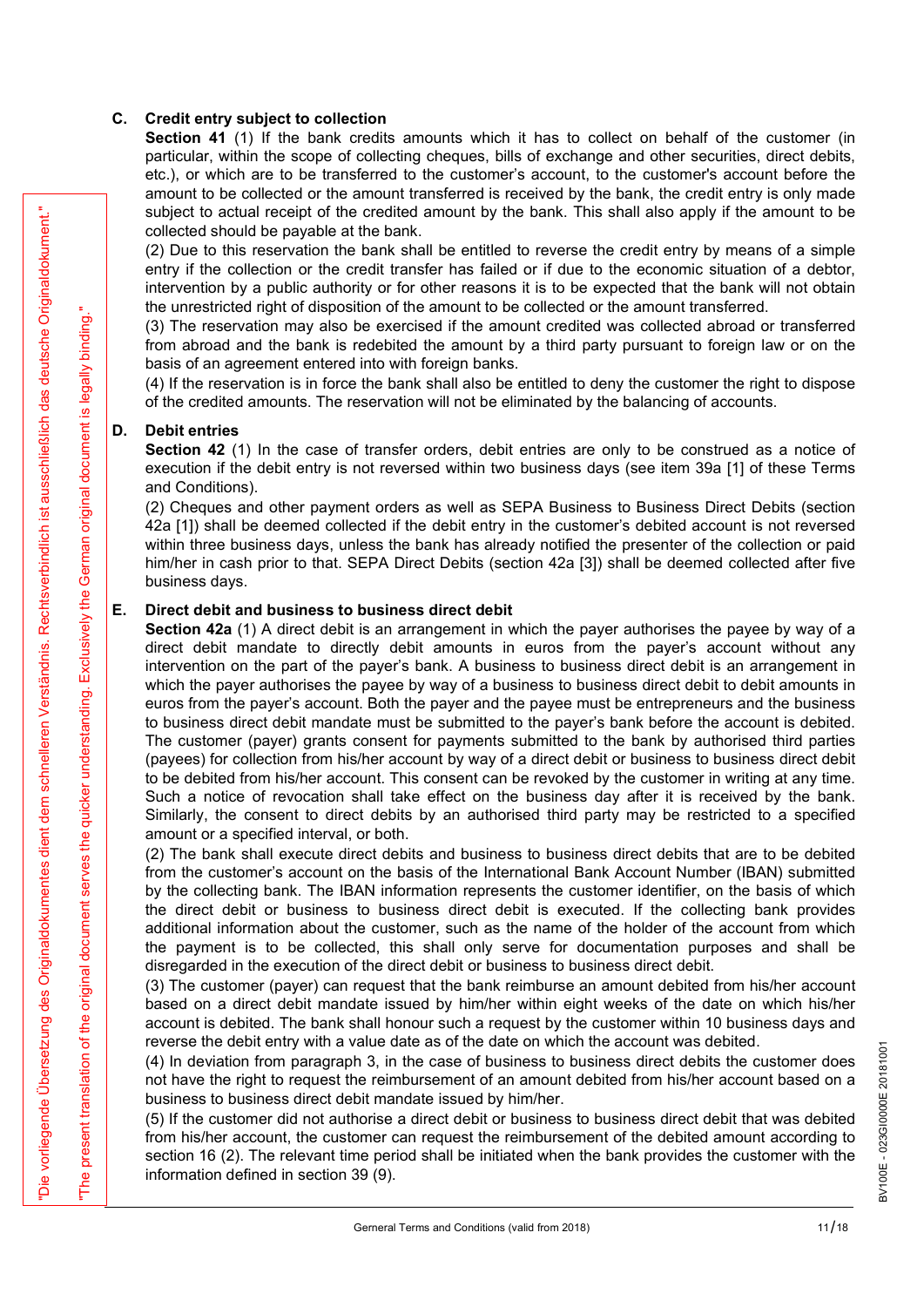- V. Charges and reimbursement of expenses
- A. Charges in charges and charges in services

**V.** Charges and reimbursement of expenses<br> **A.** Charges in charges and charges in services<br> **1.** Changes in charges and changes in services for entrepreneurs<br> **Section 43** (1) The bank shall be entitled in business with e Section 43 (1) The bank shall be entitled in business with entrepreneurs to change, at its reasonable discretion, the charges for permanent services which are payable by the bank or the customer (including debit interest and credit interest on current accounts and other accounts, account maintenance fees, etc.) by taking into account all relevant circumstances (in particular, changes in the legal framework, changes in money markets or capital markets, changes in funding costs, changes in staff expenses and non-staff expenses, changes in the Consumer Price Index, etc.).

From the set interest in the centre of the set in course is the centre interest of the second interest interest in the second interest in the second interest in the second interest in the second interest in the second in (2) Changes in services provided by the bank and any changes in charges going beyond paragraph 1 and the introduction of new charges for previously agreed services shall require the consent of the customer. Unless the customer previously gave his/her express consent, such changes shall become effective two months after the bank has notified the customer of the change requested by the bank unless the bank receives a written objection from the customer by then. In the notification the bank shall draw the customer's attention to the requested change and to the fact that in the absence of any response from the customer, s/he will be deemed to have consented to the change upon expiry of the specified period. The bank shall deliver the notice regarding the proposed amendments to the customer via the safe deposit box (electronic safe deposit box, Online Banking safe deposit box, mailbox, etc.) in the Internet banking platform if the customer has concluded an agreement for the use of Internet banking with the bank. Otherwise, the bank shall make the notice accessible in another manner agreed with the entrepreneur. A. Charges in charges and charges in services<br>
2. Changes in charges and changes in services for entrepreneurs to change, at its reasonable<br>
Section 43 (1) The bank shall be entitled in business with entrepreneurs to chan

Section 44 (1) The fees agreed with consumers (excluding debit and credit interest) for the continuous services performed by the bank outside the scope of payment transaction services (fees for continuous services are marked as such in the information posted at the counter and include account maintenance fees for accounts that are not used for the settlement of payment services; securities account fees) shall be adjusted (raised or lowered) on 1 April of every year based on the development of the national Consumer Price Index 2000 published by Statistics Austria (the index value for the December preceding the adjustment of fees shall be compared with the index value used for the previous adjustment), with the amounts being rounded to the nearest whole cent. If, for whatever reason, the fees are not raised in the event of an increase in the Consumer Price Index, this shall not forfeit the right to increase fees with effect for the future in subsequent years. Fee adjustments shall be made at the earliest after two months from the time of the conclusion of the agreement. response from the customer, s/he will be deemed to have consented to the change upon expiry of the<br>specified period. The bank shall deliver the notice regarding the proposed amendments to the customer<br>via the state deposit

(2) The provisions defined in this item 44 shall not apply to the changes to fees and payments stipulated in agreements on payment transaction services that are defined separately in item 45.

# with consumers

Section 45 (1) Changes to the fees for continuous services (excluding debit and credit interest) stipulated in a framework agreement for payment transaction services (especially the current account agreement) with consumers shall be proposed to the customer by the bank in due time, such that the customer shall receive notice of the changes at the latest two months before the proposed date of the entry into force. If the bank has received no objections from the customer by the proposed date of the entry into force, this shall represent tacit acceptance of these changes on the part of the customer. The customer shall be informed of the amendment proposal. The continuous services are explicitly marked as such in the information posted at the counter.

In the event of tacit acceptance on the part of the customer, such a proposed change to the fees by the bank may not exceed the amount of the change in the Consumer Price Index 2000 published by Statistics Austria. Along with the amount and effective date of the proposed change to the fee, the bank shall also inform customers of the effective date of the last change made to the fee and the change in<br>the Consumer Price Index since the last change to the fee in the notice regarding the change. The<br>customer shall be en the Consumer Price Index since the last change to the fee in the notice regarding the change. The customer shall be entitled to terminate the framework agreement immediately at no charge before the change goes into effect. The bank shall also state this in the notice regarding the change.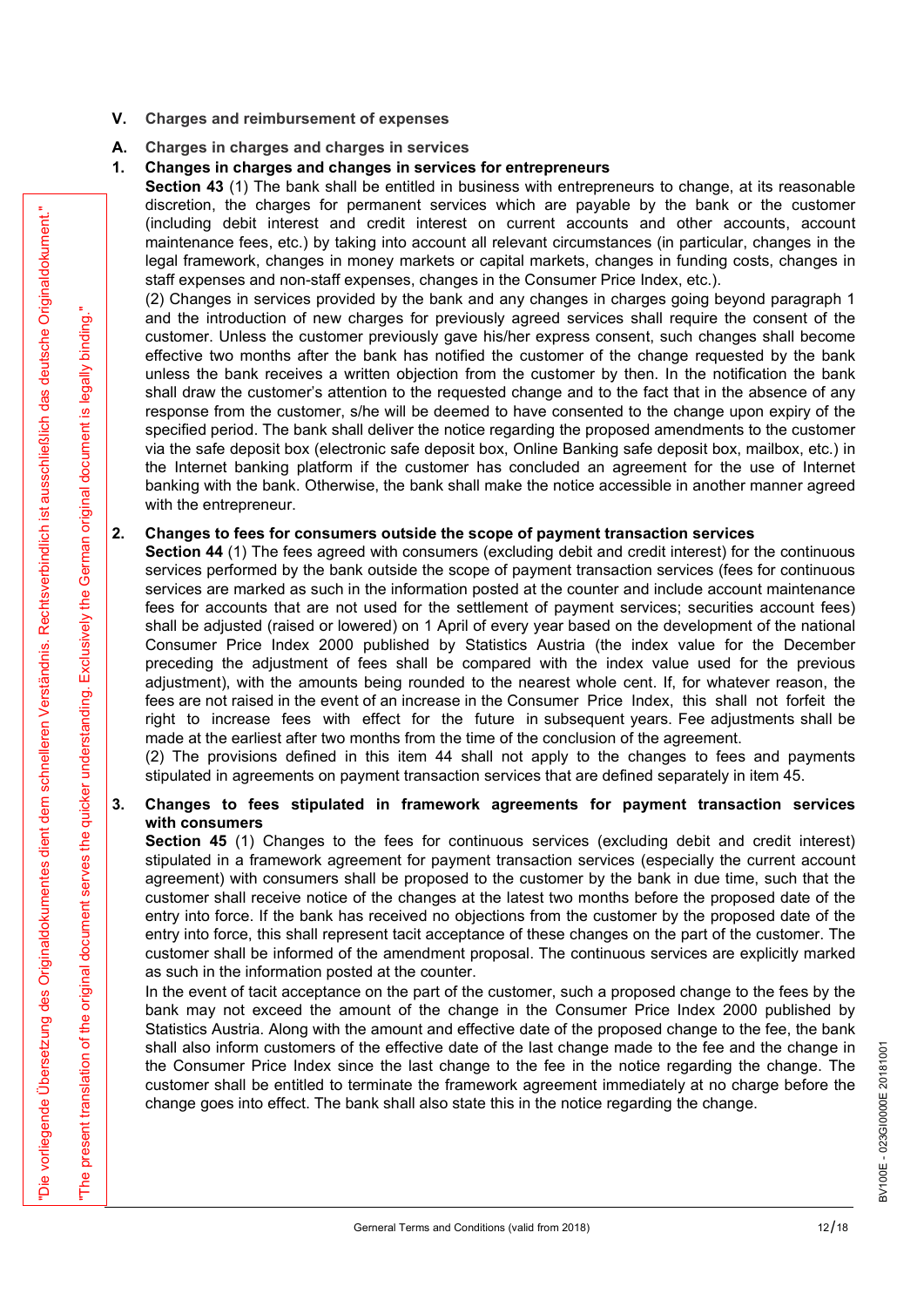(2) The notice defined in paragraph 1 shall generally be sent by mail to the address most recently advised to the bank by the customer (see also section 11 [2]). The bank shall deviate from this general procedure and submit this notice in electronic form via the safe deposit box (electronic safe deposit box, Online Banking safe deposit box, mailbox, etc.) in the Internet banking platform if the customer has concluded an agreement for the use of Internet banking with the bank. Such electronic notice shall be made in such a way that the bank can no longer make unilateral changes to the amendment proposal and the customer can save and print out the notice. If such electronic notice is submitted via the safe deposit box (electronic safe deposit box, Online Banking safe deposit box, mailbox, etc.) in the Internet banking platform, the bank shall inform the customer that the amendment proposal is available and can be accessed in the safe deposit box (electronic safe deposit box, Online Banking safe deposit box, mailbox, etc.) in the Internet banking platform. This shall be communicated by sending a separate e-mail to the e-mail address most recently advised to the bank by the customer. (2) The notice defined in paragraph 1 shall generally be sent by mail advised to the bank by the customer (see also section 11 [2]). The bank spected are grown of the safe deposition, Online Banking safe deposit box, mail (2) The notice defined in paragraph 1 shall generally be sent by mail to the activised to the bank shall devi here. also section 11[2]). The bank shall devi box, Online Banking safe deposit box, mailbox, etc.) in the Inte

Section 46 The customer who is an entrepreneur shall bear all necessary and useful expenses, disbursements and costs, in particular stamp duties and legal transaction charges, taxes, postage, cost of insurance, legal counsel, collection, consultancy services in business administration matters, telecommunications as well as provision, administration and utilisation or release of collateral incurred in connection with the business relationship between him/her and the bank. The bank shall be entitled to charge such expenses as a lump-sum amount without specifying the individual amounts unless the customer expressly demands itemisation of the individual amounts.

Section 46a Trailer fees are payments in connection with securities and other assets as defined in item 62 that are made to the bank in return for taking products or services of the issuer into consideration when providing services to the customer.

26 and its first that way that the based and its first the based and analyze the state is a model in the state of the state of the state of the state of the state of the state of the state of the state of the state of the These payments shall be retained by the bank and invested in quality improvement measures. If a surplus develops between the payments and the investments in quality improvement measures, the difference shall be paid out to the customers on a pro-rated basis. However, there is no obligation related to follow-up consulting on the part of the bank associated with this. The bank receives trailer fees from the issuer in the amount of 0.00% to 1.3% p.a. of the nominal value of the relevant holdings. The customer agrees that such trailer fees shall be retained by the bank instead of being passed on to him/her. More detailed provisions are defined in the Guidelines for the Handling of Conflicts of Interest and Benefits. Section 46 In customer who is an entrepreneur shall bear<br>expenses, disbursements and costs, in particular stamp dities and legs<br>postage, cost of insurance, legal counsel, collection, consultancy service<br>matters, telecommu matters, telecommunications as well as provision, administration and utilincurred in connection with the business relationship between him/her anno-<br>tritied to change such expenses as a lump-sum amount without speculess th These payments shall be retained by the bank and invested in quality<br>surplus develops between the payments and the investments in quality<br>surplus difference shall be paid out to the customers on a pro-rated basis. Ho<br>relat

### VI. Collateral

## Section 47 cancelled.

Section 48 (1) If circumstances in business relationships with entrepreneurs occur or become known subsequently which justify an increased risk assessment of the claims vis-à- vis the customer, the bank shall be entitled to demand the provision or increase of collateral within a reasonable period of time. This shall, in particular, be the case if the economic situation of the customer has deteriorated or threatens to deteriorate or if the collateral available has deteriorated in value or threatens to deteriorate. (2) This shall also apply if no collateral was demanded at the time the claims came into existence.

### B. Bank's lien

Section 49 (1) The customer shall grant the bank a lien on any property and rights that come into the possession of the bank with the customer's will in connection with any banking transaction conducted with the bank.

(2) Unless otherwise agreed in section 51, the lien shall also apply in particular to all attachable claims of the customer against the bank, e.g. from credit balances. If securities are subject to the lien of the  $\frac{5}{8$ of the customer against the bank, e.g. from credit balances. If securities are subject to the lien of the bank, the lien shall also extend to the interest and dividend coupons associated with these securities.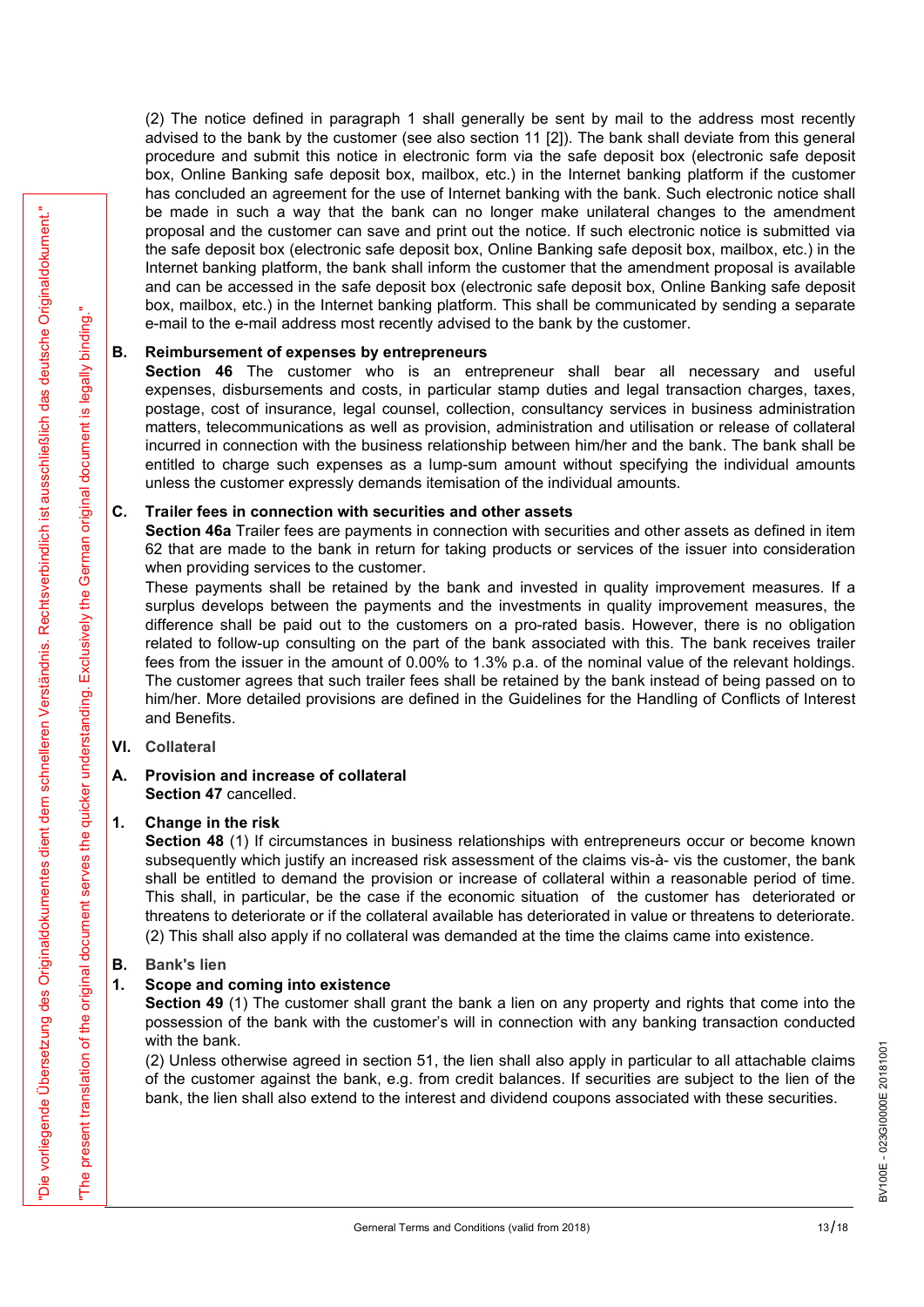Section 50 (1) The lien shall secure the bank's claims vis-à-vis the customer under the business relationship even if the claims are conditional or limited as to time or not yet due. If the customer is an entrepreneur, the lien shall also secure legal claims against third parties for which the customer is personally liable.

(2) The lien shall come into existence upon the bank's taking possession of the item to the extent claims pursuant to paragraph (1) exist; otherwise at any future point in time when such claims arise.

**Section 50** (1) The lien shall secure the bank's claims vis-à-vis the relationship even if the claims are conditional or limited as to time or not entrepreneur, the lien shall also secure legal claims against third parti Section 51 (1) The lien shall not include items and rights which have been assigned by the customer to the execution of a certain instruction prior to coming into existence of the lien, such as amounts designated for the cashing of a certain cheque or honouring of a certain bill of exchange as well as for the carrying out of a certain transfer. This shall, however, apply only as long as the assignment is effective.

(2) Notwithstanding the existing lien, the bank shall carry out dispositions of the customer regarding credit balances on current accounts in favour of third parties as long as the customer has not received notification from the bank of the assertion of the lien. In such cases, distraint of the credit balance shall not be considered a disposition by the customer. If payments towards non-attachable or only partially attachable monetary claims of the customer are deposited in the current account, the bank's lien on the credit balance in this current account shall only apply to the attachable portion of these deposits. relationship even if the claims are conditional or limited as to time or not<br>entrepreneur, the lien shall also secure legal claims against third partie<br>personally liable.<br>(2) The lien shall come into existence upon the ba Calius pursuant to paragraph (1) exist, otherwise at any luttue point in this<br> **Exercitor 51** (1) The lien shall not include items and rights which have been<br>
the execution of a certain instruction prior to coming into ex

(3) The lien shall not include assets which the customer has disclosed in writing to the bank as escrow assets prior to the coming into existence of the lien or which have come into the possession of the bank without the customer's will.

Section 52 Upon the customer's request the bank will release collateral to the extent it has no justified interest in keeping it as security.

### D. Realisation of collateral:

Section 52a Items 53 to 56 below define the procedure followed by the bank in the realisation of collateral. As a basic requirement in each case (with the exception of cases covered by item 56 in which a claim provided as collateral comes due before the secured claim comes due), the secured claim must be due and the right of realisation must have come into existence in accordance with the applicable contractual and legal provisions. This requires a prior notice to the customer specifying the amount of the claim and containing a warning that the collateral will be realised.

At least one month shall have passed since this warning notice was sent to the customer. If the customer is an entrepreneur, this period shall amount to one week. Such a warning notice shall not required if it is unfeasible, for instance if the whereabouts of the customer are unknown. In this case, the relevant period shall start when the secured claim comes due. Collateral may be realised before the relevant period has expired if waiting would pose an imminent risk of a significant and permanent loss in value. (3) The lien shall not include assess which the customer has discosed in<br>assets prior to the coming into existence of the lien or which have come in<br>without the customer's will.<br>**C.** Release of collateral<br>section 52 Upon t

Section 53 Collateral for which there is a market or exchange price shall be realised by the bank in compliance with the applicable legal regulations by selling it at this price on the open market.

Since purchast to pension of the state of the visible pair and the since the state in the state and the state in the state in the state in the state of the state of the state of the state of the state of the state of the Section 54 (1) The bank shall have movable physical assets provided to it as collateral and for which there is no market or exchange price appraised by an authorised independent expert. The bank shall notify the customer of the result of the appraisal and at the same time request that the customer name a prospective buyer within a period of one month who will pay no less than the appraised value to the bank as the purchase price within this time period. If the customer fails to name a prospective buyer within the specified time period or the purchase price is not paid by the prospective buyer who is named, the bank shall have the irrevocable right to sell the collateral in the customer's name for no less<br>than the appraised value. The sales proceeds shall be used to repay the secured claims, with the<br>customer being ent than the appraised value. The sales proceeds shall be used to repay the secured claims, with the customer being entitled to any excess amount. Execution and out-of-court auction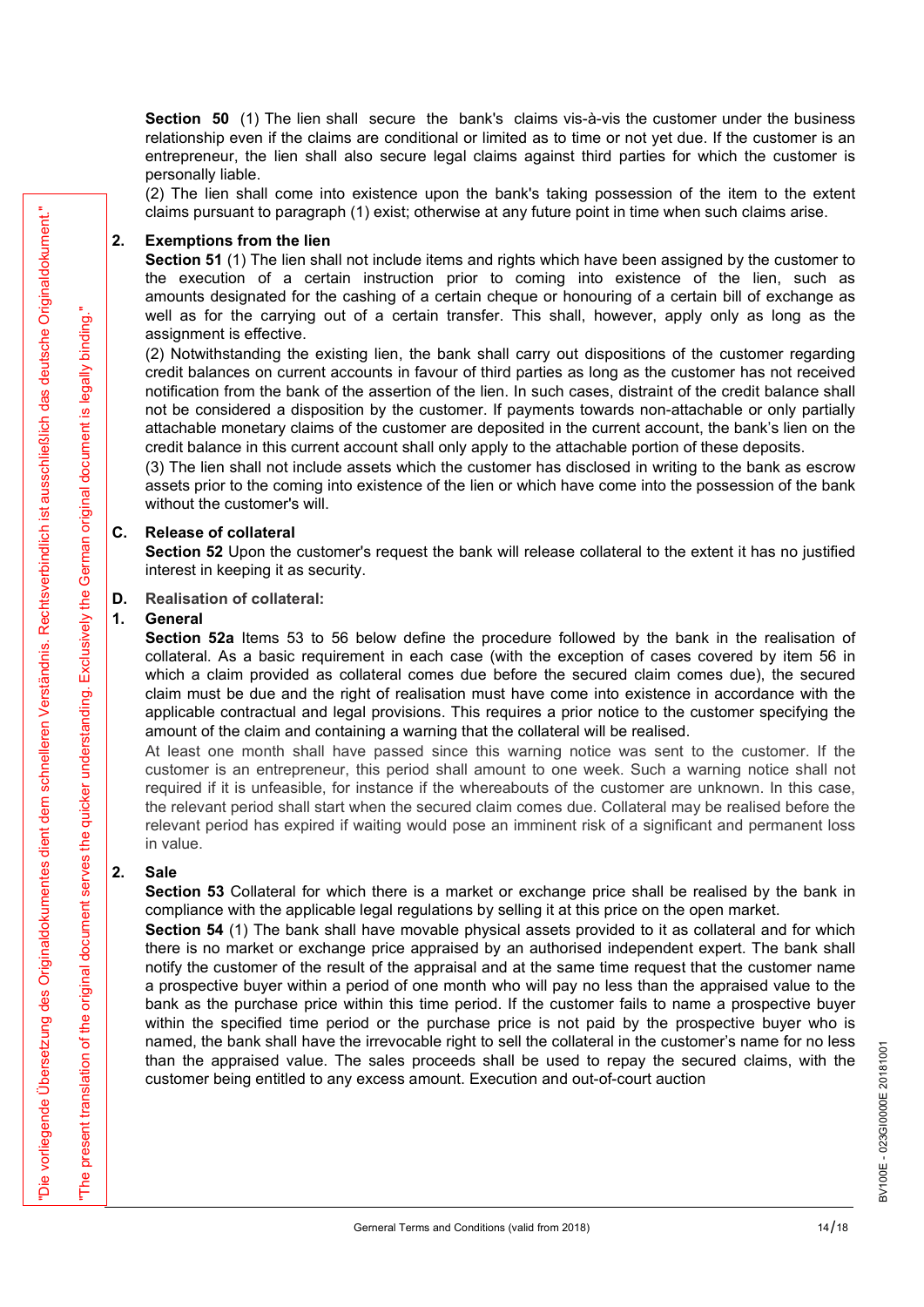3. **Enforcement and out-of-court auction**<br> **Section 55** The bank shall also be entitled to realise the collateral by extent that there is no market or exchange price for it  $-$  to sell it at a conducted by an authorised c **Section 55** The bank shall also be entitled to realise the collateral by way of execution or  $-$  to the extent that there is no market or exchange price for it – to sell it at an out-of-court public auction conducted by an authorised contractor. The time and place of such auction and a general description of the collateral must be published. The collateral provider and any third parties who have rights to the collateral shall be informed.

Solutional sink from the set of the best state of the best state in the set of the set of the set of the set of the set of the set of the set of the set of the set of the set of the set of the set of the set of the set of 3. **Enforcement and out-of-court auction**<br>
Section 55 The bank shall also be entitled to realise the collateral by<br>
extent that there is no market or exchange price for it  $-$  to sell it at a<br>
conducted by an authorised c Section 56 (1) The bank shall be entitled to terminate and collect claims of any kind provided to it as collateral (including those collateralised in the form of securities) if the secured claim is not paid when it comes due. Prior to that, it shall be entitled to collect the claim provided as collateral when it comes due. If there is an imminent risk of a significant and permanent loss in the value of the claim provided as collateral, the bank shall be entitled to terminate the claim before it comes due. If possible, the customer shall be informed thereof in advance. Amounts collected before the secured claim comes due shall serve as pledge in place of the collected claim. 3. **Enforcement and out-of-court auction**<br>
Section 55 The bank shall also be entitied to realise the collateral by<br>
extent that there is no market or exchange price for it  $-$  to sell it at a<br>
conducted by an authorised c 3. **Enforcement and out-of-court auction**<br> **Section 55** The bank shall also be entitled to realise the collateral by<br>
extent that there is no market or exchange price for it  $-$  to sell it at a<br>
conducted by an authorised Collection 56 (1) The bank shall be entitled to terminate and collect claims<br>
Section 56 (1) The bank shall be entitled to terminate and collect claims<br>
collecteral (including those collateralised in the form of securities

(2) The provisions defined in paragraph (1) shall not apply to wage and salary claims of consumers that have been provided as collateral for claims that are not yet due.

## Section 57 Removed

Section 58 The bank shall be entitled to retain services to be rendered by it to the customer due to claims arising out of the business relationship even if they are not based on the same legal relationship. Sections 50 and 51 shall apply accordingly.

### VII. Offsetting and crediting

### A. Offsetting

Section 59 (1) The bank shall be entitled to offset all of the customer's claims to the extent they are distrainable against all liabilities of the customer vis-à-vis the bank.

(2) Notwithstanding the existing right to offset the bank shall carry out dispositions of the customer in favour of third parties regarding credit balances on current accounts as long as the customer has not received an offsetting statement. Distraint of the credit balance shall not be considered a disposition by the customer.

customer since the culture unero in avantose. Amounts conected before shall serve as pledge in place of the collected claim.<br>
(2) The provisions defined in paragraph (1) shall not apply to wage and sa<br>
have been provided a Section 60 Customers who are consumers shall only be entitled to offset their liabilities if the bank is insolvent or if the customer's claim is legally related to his/her liability or if the customer's claim has been established by court decision or recognised by the bank. Customers who are entrepreneurs hereby unconditionally and irrevocably waive their right to offset their claims in these cases as well.

Section 57 Removed<br>
E. Right of retention<br>
Section 58 The bank shall be entitled to retain services to be rendered<br>
claims arising out of the business relationship even if they are not based of<br>
Sections 50 and 51 shall ap Section 61 (1) In business with entrepreneurs, the bank may – in deviation from the provisions of Section 1416 Austrian Civil Code (Allgemeines Bürgerliches Gesetzbuch; ABGB) – first credit payments to claims due to the bank to the extent that no collateral has been provided for such claims or the value of the collateral provided does not cover the claims. In this context, it is irrelevant when the individual claims came due. This shall also apply to current account relationships.

(2) In business with consumers, the bank may first credit payments made with the intention to settle a specific claim to unsecured portions of that claim, even if this deviates from the customer's intention.

(3) The bank may only assert the rights defined in this section if the recoverability of its claims would otherwise be put at risk.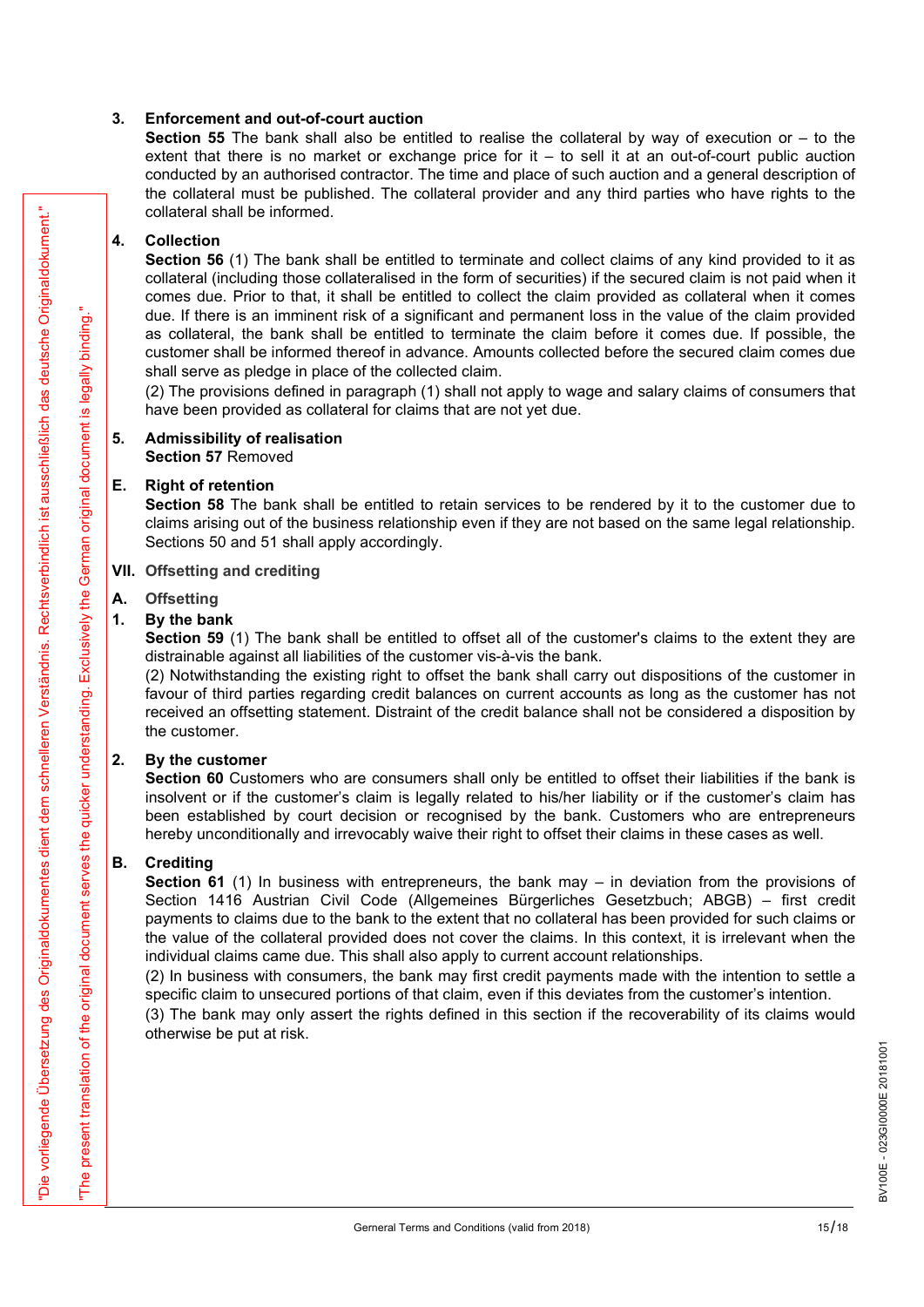### Special types of business transactions

Special types of business transactions<br>
I. Trade in securities and other assets<br>
A. Scope of application<br>
Section 62 The terms and conditions under Sections 63 to 68a shall apply<br>
assets even if they are not certificated.<br> Special types of business transactions<br>
1. Trade in securities and other assets<br>
A. Scope of application<br>
Section 62 The terms and conditions under Sections 63 to 68a shall<br>
assets even if they are not certificated.<br>
B. Ca Section 62 The terms and conditions under Sections 63 to 68a shall apply to securities and other assets even if they are not certificated. Special types of business transactions<br>
1. Trade in securities and other assets<br>
A. Scope of application<br>
Section 62 The terms and conditions under Sections 63 to 68a shall<br>
assets even if they are not certificated.<br>
B. C

Section 63 (1) In principle, the bank carries out customer instructions for the purchase and sale of securities as commission agent.

(2) However, if the bank agrees on a fixed price with the customer, it concludes a purchase agreement.

(3) The customer hereby gives his/her consent to the bank's execution policy, on the basis of which the bank – in the absence of other instructions – will execute the customer's orders. The bank shall inform the customer of any material changes in the execution policy. **Special types of business transactions**<br>
1. Trade in securities and other assets<br>
A. Scope of application<br>
Section 62 The terms and conditions under Sections 63 to 68a shall ap<br>
assets even if they are not certificated.<br>

(4) The bank may also carry out orders for the purchase and sale of securities in part if the market situation does not allow that the same be carried out in full.

Section 64 The statutory provisions and market practice applicable at the place of execution shall apply to the execution of an order.

**Special types of business transactions**<br>
1. Trade in securities and other assets<br>
A. Scope of application<br>
Section 62 The terms and conditions under Sections 63 to 68a shall<br>
assets even if they are not certificated.<br> **B** Section 65 If an instruction which is to be carried out on the same day has not been received early enough to be carried out that day within the scope of ordinary workflow, it shall be scheduled to be carried out on the next trading day. **A.** Scope of application Section 62 The terms and conditions under Sections 63 to 68a shall apply to securities assets even if they are not certificated.<br> **B.** Carrying out of instructions Section 63 (1) in principle, th

Section 66 (1) The bank may refuse to execute securities transactions in part or in full if sufficient cover is not available.

(2) However, the bank shall be entitled to execute such securities transactions if it is not evident that the customer only wants the order to be executed if sufficient cover is available.

(3) If the customer does not provide cover despite being asked to so, the bank shall be entitled to conclude a closing transaction for the account of the customer at the best possible price.

- (4) The bank shall be entitled not to execute orders from the customer if
	- the target market for the financial instrument does not suit the customer, or
	- the investor profile (information provided by the customer regarding his/her knowledge and experience, financial position, and investment objectives) is not available or is only partially available to the bank, or
	- the investor profile has not been updated in the past three years.

The bank shall notify the customer immediately if a securities order was not executed.

**E.** Documentary interest in the value of the execution of an order.<br> **D.** Date of carrying out instructions Section 65 If an instruction which is to be carried out on the same day enough to be carried out to that day with Section 67 If a customer is credited for securities held abroad the customer's claim vis- à-vis the bank equals the share in the overall portfolio of securities of the same type maintained abroad which is held by the bank for account of its customers in compliance with the relevant statutory provisions and market practices.

See two three pairs of the periodic state.<br> **Example pair of interactions** he contribute to the contribute of the periodic state of the periodic state of the periodic state of the periodic state of the periodic state of t E.<br>
E. **No-excettion 66 orders due to insufficient cover and other reasons**<br> **Section 66 (1)** The bank may refuse to execute securities transactions<br>
cover is not available.<br>
(2) However, the bank shall be entitled to exe Section 68 (1) In the case of transactions in stocks for which the physical securities are not yet being traded, the bank shall neither be liable for the issuance of the securities on the part of the joint stock company nor for the possibility of exercising the shareholder rights prior to the issuance of the securities.

(2) The use of the proceeds of a loan issued by the bank to purchase shares in UniCredit S.p.A. is<br>prohibited in accordance with the capital requirements defined in Regulation (EU) No 575/2013 (Capital  $\frac{25}{36}$ <br>Require prohibited in accordance with the capital requirements defined in Regulation (EU) No 575/2013 (Capital Requirements Regulation) and pursuant to Section 66a Stock Corporation Act (Aktiengesetz).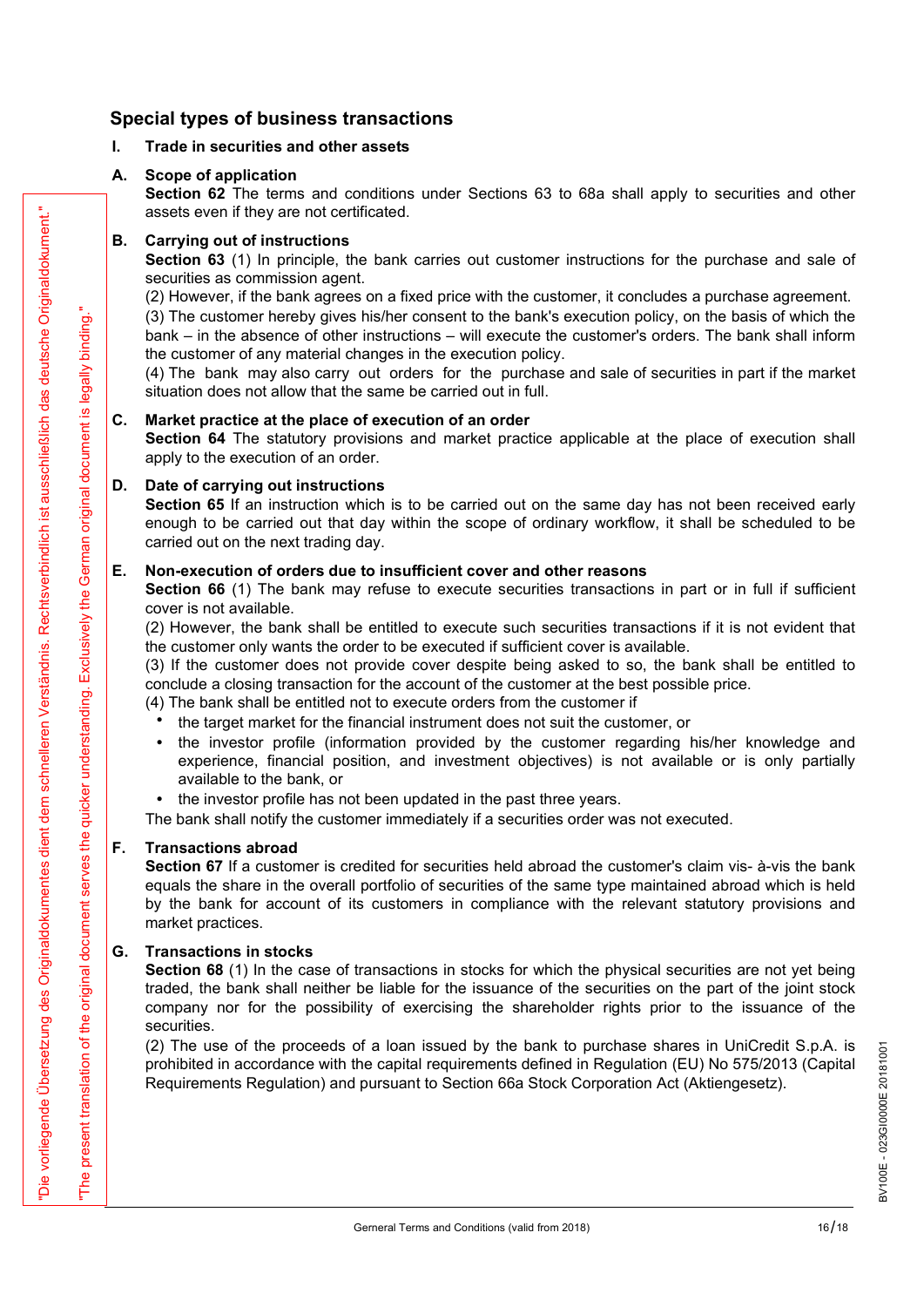H. Appropriateness and suitability of securities services<br>Section 68a The assessment of knowledge and experience shall be a<br>(appropriateness test). The additional assessment of the financial position a<br>for the provision of Section 68a The assessment of knowledge and experience shall be applied to the customer (appropriateness test). The additional assessment of the financial position and investment objectives for the provision of recommendations shall be applied to the securities account holder (suitability test). In agreement with all account holders, the assessment of the financial position for joint securities accounts shall be applied to either the assets of a single account holder or the combined assets of all account holders. **H.** Appropriateness and suitability of securities services<br>
Section 68a The assessment of knowledge and experience shall tappropriateness test). The additional assessment of the financial position to the provision of rec **H.** Appropriateness and suitability of securities services<br>
Section 68a The assessment of knowledge and experience shall tip<br>
(appropriateness test). The additional assessment of the financial positi<br>
for the provision o (appropriateness test). The additional assessment of the financial position and inver<br>for the provision of recommendations shall be applied to the securities account holders<br>in agreement with all account holders, the asses

Section 68b No personal advice shall be provided for securities orders placed by telephone, by fax, or via Schoellerbank Electronic Banking (Schoellerbank Online Banking, Schoellerbank Business Banking, and Multi Bank Standard Service). Such orders shall not be evaluated by the bank with regard to the investment objectives and financial position of the securities account holder.

Section 69 (1) The bank shall be entitled to place securities deposited with it in the safekeeping deposit of the beneficiary.

(2) The bank shall be expressly authorised to keep securities issued in Austria abroad and securities issued abroad in Austria. Likewise it shall be authorised to cause registered securities issued abroad to be registered in the name of the domestic depositary or in that of the nominee of the foreign depositary ("nominee").

(3) The bank shall be liable vis-à-vis an entrepreneur only for the diligent selection of the third-party depositary.

Section 70 (1) The bank shall ensure detachment of due interest coupons, profit participation coupons and dividend coupons and collect their countervalue. The bank shall procure new interest coupons, dividend coupons and profit participation coupons without specific instruction.

(2) Drawings, callings and other comparable measures in respect of the securities held in safekeeping shall be monitored by the bank insofar as they are published in the official gazette "Amtsblatt zur Wiener Zeitung" or in "Mercur, Authentischer Verlosungsanzeiger". The bank shall redeem drawn and called securities as well as interest coupons, dividend coupons and profit participation coupons.

(3) In case of securities deposited with a third- party depositary the same shall assume the obligations described in paragraphs (1) and (2) above. In case of securities held abroad the bank shall not be obliged to inform the customer about the numbers of the securities credited and in particular of securities redeemable by drawings. The bank shall then determine by drawing what customers are to be allotted the securities drawn.

If, however, numbers of securities redeemable by drawings are advised, they shall only be relevant to the drawing and redemption and only for as long as this is the practice abroad. If, according to the practice abroad, the collection amounts of the drawn securities would have to be distributed pro-rata and if in doing so it would not be possible to represent the remaining parts for individual customers in securities, the customers whose securities are to be redeemed shall be determined by means of a drawing. B. Redemtion of securities, renewal of coupons, drawing, calling<br>Second 70 (1) The bank shall ensure detachment of due interest coupon<br>and dividend coupons and collect their countervalue. The bank shall providend coupons (2) Drawings, callings and other comparable measures in respect of the shall be monitored by the bank insofar as they are published in the called securities as well as interest coupons, dividend coupons and profit (3) In

Section 71 The bank shall examine whether Austrian securities are affected by public notification procedures, payment stops and the like on the basis of the Austrian documents available to it once, namely on the occasion of delivery of the securities to the bank. Also the examination regarding invalidation procedures for securities lost or stolen shall be carried out upon delivery.

From the the system of the form of the system of a straigh oscietation for the contents and the system of the system of the system of the contents are a system of the system of the system of the system of the system of th **Section 72** In case of conversion, capital increase, capital reduction, merger, exercise or realisation of subscription rights, request for payment, grouping, change, exchange/conversion offer, coupon increase or other i subscription rights, request for payment, grouping, change, exchange/conversion offer, coupon increase or other important measures regarding securities the bank shall, to the extent a respective notification has been published in the official gazette "Amtsblatt zur Wiener Zeitung " or communicated in time by the issuing house or the foreign depositary, try to notify the customer thereof. If the customer fails to provide instructions in time the bank shall act to the best of its knowledge by taking into account the customer's interests and, in particular, realise rights which would otherwise forfeit at the latest point in time possible.